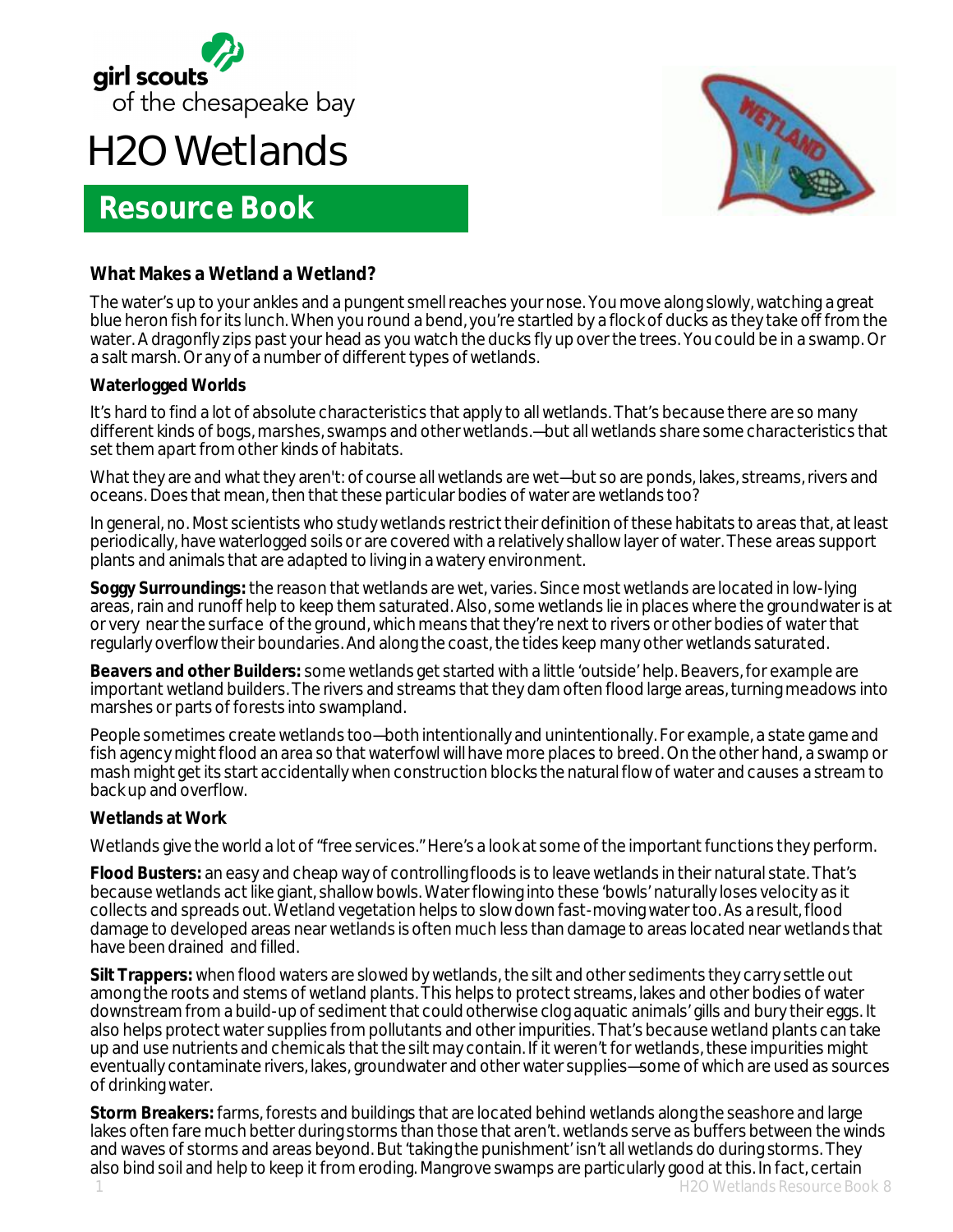islands cleared of their mangrove swamps have become so severely eroded that they're no longer visible above the ocean's surface.

# **Wetlands and Wildlife**

Acre for acre, there's more life in a healthy wetland than there is in almost any other kind of habitat. These productive places can support huge numbers of insects, fish, birds and other animals. Below is a rundown of some of the ways wildlife uses wetlands.

**Migration Vacations:** If you visited a wetland in fall or spring, chances are you'd see many kinds of migrant birds. And depending on exactly where you were, you could see hundreds or even thousands of them: ducks and geese, herons and egrets, sandpipers and plovers; maybe even eagles and ospreys. These and other birds converge on wetlands en route to their winter or summer homes. Here they 'refuel' on the rich foods supply before getting on with their journeys. (Many birds nest and winter in wetlands too—but the bird population of most wetlands goes way up during migration.)

**Natural Nurseries:** There's another segment of wetland society for which wetlands are vitally important temporary homes. These are the young of certain fish, crabs and other creatures that spend their earliest days in wetlands before moving on to open waters. The thick vegetation of a wetland is a good place to hide, and the rich food supply gets growing animals off to a healthy start.

**Havens for Rare Ones:** Wood storks, snail kites, whooping cranes and American crocodiles are all endangered species—and they all live in wetlands. In fact, about 35 percent of all the animals and plants listed as threatened or endangered in the United States either live in wetlands or depend on them in some way. That means that more than a third of the nation's rare animals and plants are inseparably linked to areas that, altogether, make up only about five percent of the total land area in the lower 48 states. This fact doesn't seem to leave room for much optimism—especially since wetlands are still being dredged, drained and filled in for farms, houses and other developments. But wetlands are getting some protection.

**Don't get Bogged Down:** The word bog means different things to different people. In some parts of the world, it is used only when referring to acidic, sphagnum wetlands. In other places it is used to describe any type of wetland that has peat deposits. (Many scientists use the more general word peatland to describe a wetlands that has peat deposits. And they consider bogs to be one type of peatland. Fens, carrs, and even some swamps and salt marshes are also considered to be types of peatlands because they contain peat deposits.) in this issue we are generally referring to acidic, sphagnum bogs when we say the word 'bog'.

# **SWAMPS**

**Swamp Stories:** Poisonous snakes hang from the trees. Quicksand is around every bend. Once you get lost, you'll never find your way out. Considering the abundance on these and other myths, it's no wonder that many people have strange ideas about swamps. But most spooky swamp images have been the product of imaginative writers, and have little to do with reality. Yes, there are poisonous snakes in some swamps, but most don't climb or hang from trees. Quicksand occurs in some swampy areas, but it's not very common. And you are just as likely to get lost in a desert, forest or other habitat as you are in a swamp.

The truth is that swamps are some of the most fascinating and diverse wetlands in the world. And they are no more dangerous than other types of habitats. From the cypress swamps of the Big Thicket in Texas to New Jersey's Great Swamp, each has it's own character and unique plant and animal life.

**Down in the Swamp:** So what makes a swamp a swamp? Scientists define swamps as wetlands that are dominated by shrubs to trees. They are usually saturated with water during the growing season, but may dry out in late summer. Swamps can have anywhere from a few inches to a foot or more of water. In northern swamps red maple, black willow, northern white cedar, alder and cottonwood are some of the more common trees. In southern swamps the forests are made up of such trees as water oak, tupelo and bald cypress. And in some swamp areas, where shrubs are the most dominant plants, you'll find water willow, pussy willow, leatherleaf, inkberry and buttonbush growing in the mucky soil.

**Types of Swamps:** There are many different types of freshwater swamps, but most fall into these two general groups:

**Forested Swamps:** Are often associated with major river systems, such as the Mississippi, and they often occur on river floodplains. Many of these swaps are famous for their huge trees, and contain stands of enormous bald cypress, overcup oak and tupelo. Most forested swamps are subjected to periodic flooding and usually stay wet during most of the year.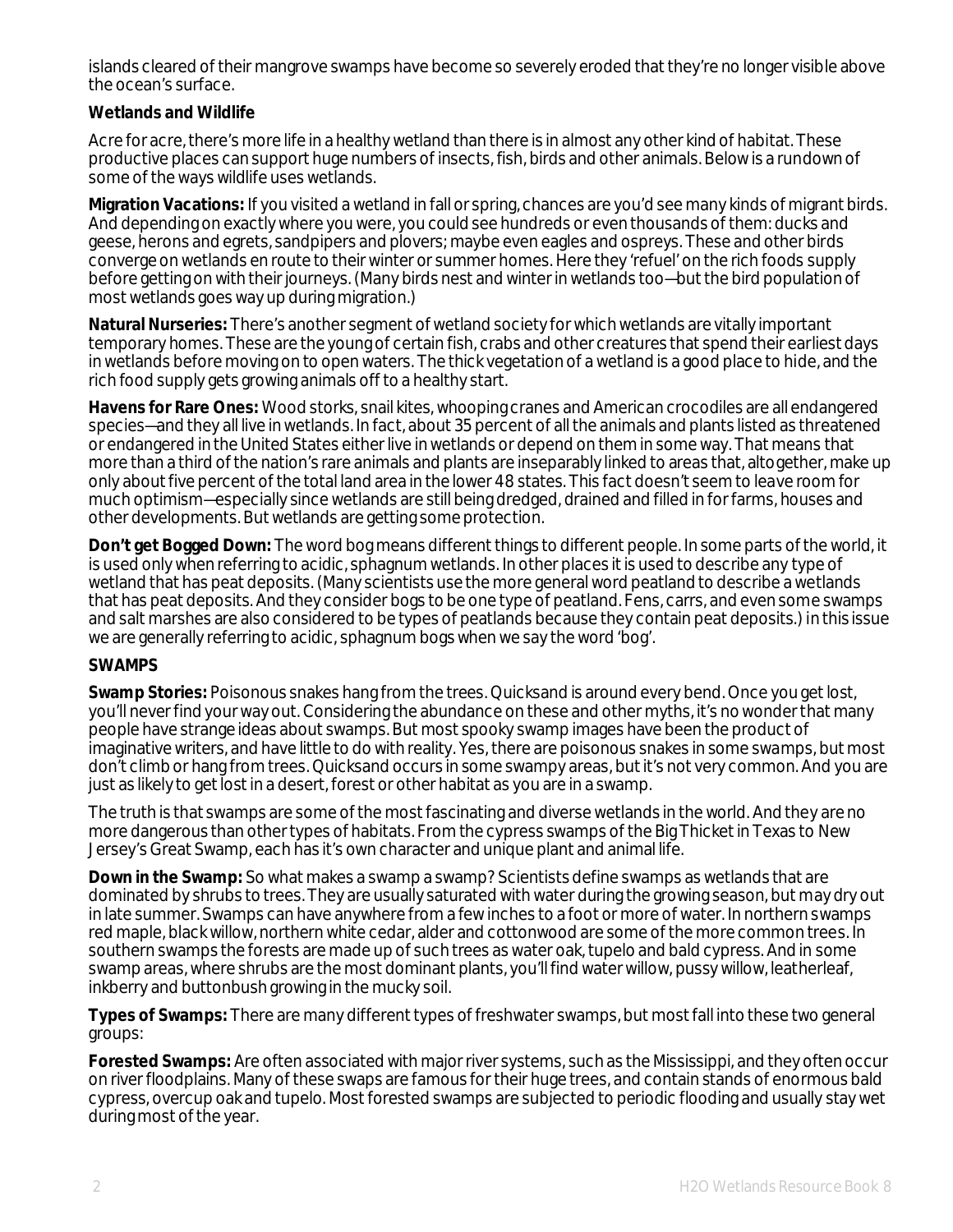**Shrub Swamps:** In North America are characterized by scrubby, low-growing vegetation. Some of these shallow swamps are wet for only part of the year and often dry out during hot, dry summers. There are many different types of shrub swamps, from boggy, boreal swamps in the north called heaths to shrubby coastal swamps in the southeast called pocosins. Shrub swamps often form in poorly drained areas on the edges of lakes, forested swamps, marshes and streams.

**Zoo in the Goo:** Swamps are incredibly diverse and support a wide variety of animal life. Many swamp critters, such as alligators and cottonmouths, are especially adapted to the murky environment of a swamp. But others that usually live in upland areas, such as panthers, foxes, bears and raccoons, often wander into swamps to find food, shelter and water.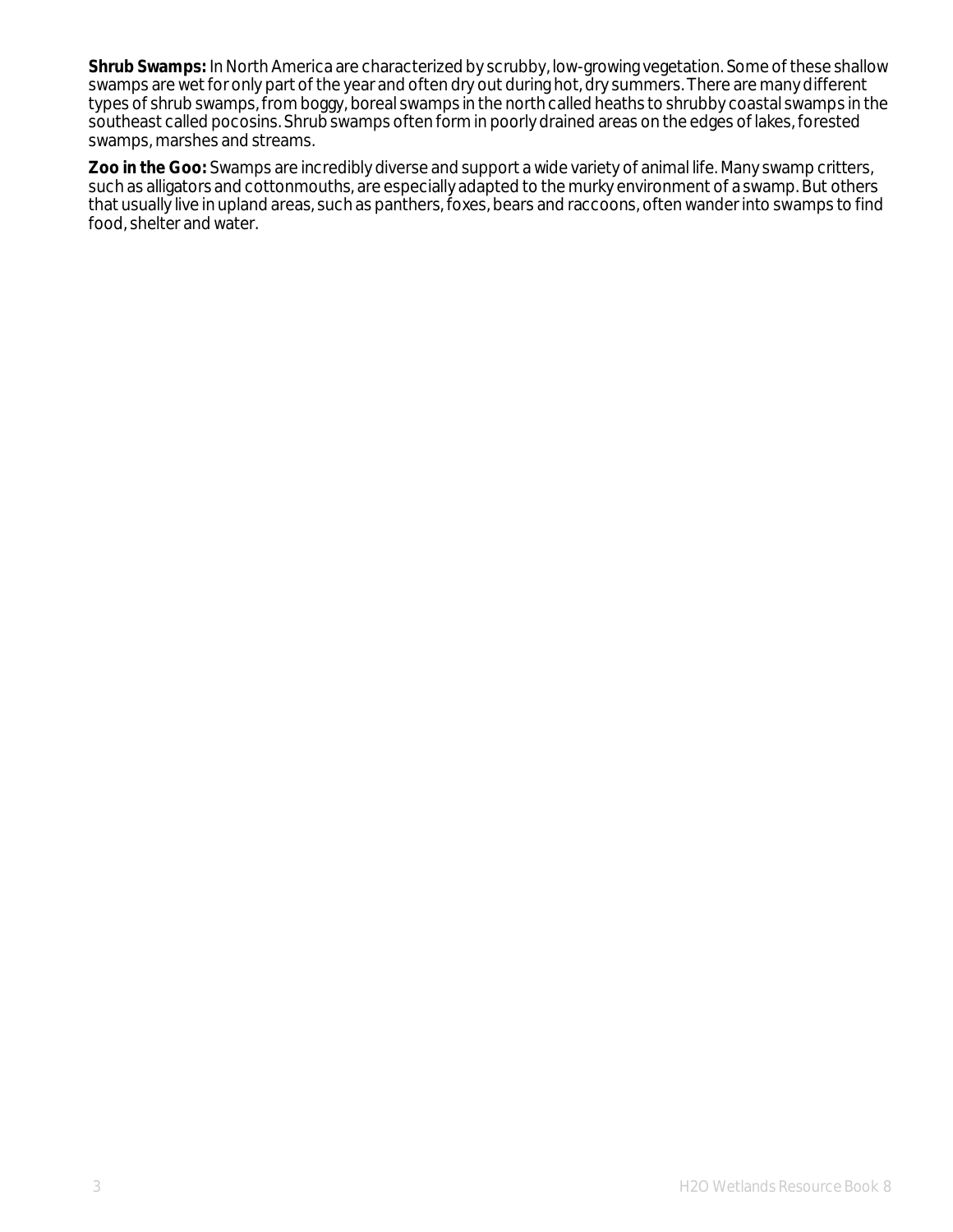# **Explore the Wetlands**

Take your troop on a wetland safari so they can get a firsthand look at a unique, watery community. Before setting out on an expedition with your troop, visit the wetland yourself to become familiar with its features and wildlife. Also, be sure to go over "Tips for Wetland Wanderers" on page 5. Go over the safety suggestions with the troop — then get them outside and into the wild world of wetlands!

# **Materials**

Copies of page 8 for each girl

Pencils

Crayons or markers

**Glue** 

**Scissors** 

Paper

Field guide (optional)

Magnifying glasses (optional)

On the day of your wetland trip show the troop pictures of the kind of wetland they will be visiting. When you get to the wetland, try some of the following activities:

Have the girls make a list of the different kinds of numbers of animals they see. Even though they may see a lot of the larger animals, such as birds, remind them that there are many smaller animals living among the wetlands plans and in the soil.

Let the girls look at a sample of wetland soil with the magnifying glasses. If you visit a bog, look at the sphagnum moss. Can you see any insects or other small animals moving around in it?

Keep and eye out for animal signs. For example, you might come across some animal tracks or droppings. Or you might discover a bird nest or the lodge of a beaver or muskrat.

Take the troop into a non-wetland area (forest, field or prairie) that is near the wetland you are visiting. Can they see any plants and animals that are different from those in the wetland?

When you get back to the troop's meeting place or nature center, pass out copies of page 6. Explain that each person will be writing a paragraph or two about the wetland they visited, using these pictures that they may color, cut out and glue down. For example, a description of a trip to a swamp could start off this way:

For best results, the girls should color the pictures they want to use before they cut them out and glue them down. They might want to add a few original pictures too. Tell them that just about anything goes, and encourage them to use their imaginations. How about a fantasy story about the wetland? Or an account of life in the wetland from an animal's point of view? no matter what approach they take, they should include the following information in their paragraphs:



- 1. The name and a picture of at least on plant they saw on their visit.
- 2. The names and pictures of three or more animals they saw on their visit.
- 3. A description and a picture of at least one animal sign they came across.

When the troop is finished, talk about the pictures that each girl used. The pictures they chose will probably vary enough to give a good representation of the different things the girls saw on their wetland excursion.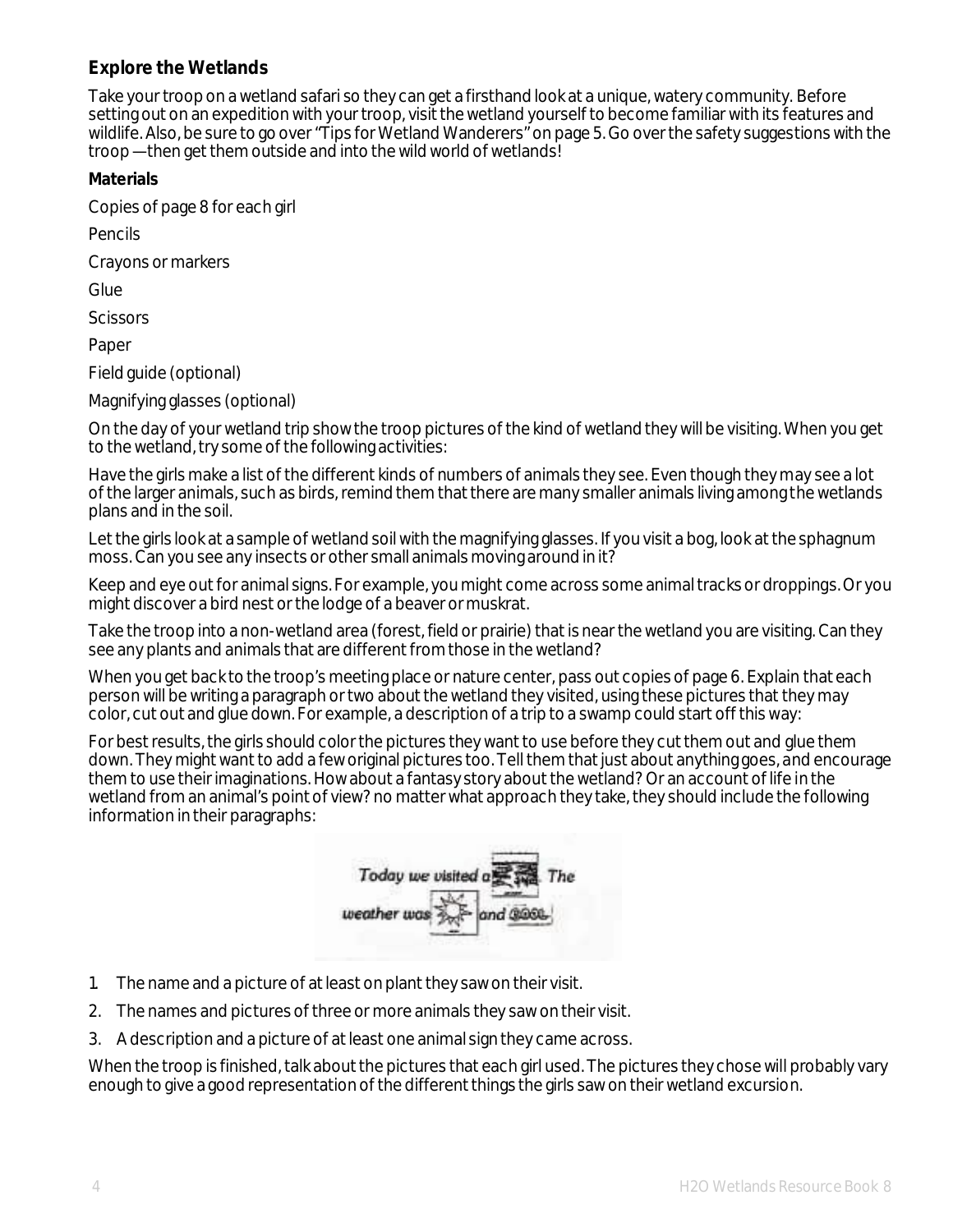# **Tips for Wetland Wanderers**

- Bring along 'bug' juice—where there's a wetland, there are usually insects—especially on warm or hot days with no wind. (biting insects tend to 'lie low' on cool, windy days.) You can discourage mosquitoes and other biting insects by wearing long pants and long-sleeved shirts. And be sure to have some insect repellent on hand!
- Stay on the boardwalk—try to visit a park or reserve that has a boardwalk extending into the wetland area. A boardwalk can prevent a muddy hike—and it protects fragile plants and small animals.
- How about a boat? consider taking a canoe through the tidal creeks or a salt marsh, around the cypress 'knees' in a swamp or just offshore from some tangled mangrove thickets. You may be able to get closer to wildlife this way (you can often approach more quietly on the water) and you'll be able to see fish and other aquatic life.
- Be prepared to get your feet wet—this holds true for any wetland you may visit particularly if it doesn't have a boardwalk. Old sneakers can be good wetland shoes—but if you step into a really soggy or muddy area, walk carefully (it's easy to lose sneakers in the muck). Old boots are more likely to stay on your feet. You might want to tell the kids to bring extra shoes and socks that they can change into later.
- Remember the first aid kit– just in case! It's also a good idea to carry some food and water, even on short trips.
- Take only memories—remind the kids not to pick plants or take animals from the wetland. Certain plants and animals that seem common in the wetland you're visiting may be very rare everywhere else. Some may even be endangered. It's against the law to collect endangered species without a special permit, and in many states, it's against the law to collect any species from parks or refuges.
- Don't go poking around! Tell the kids not to put fingers under rocks, logs or in other hidden from view places. As with almost any habitat, some wetlands are home to critters that bite or sting—and a few of these animals are poisonous. Such animals often live or hind in secluded places.
- Try a winter walk, don't rule out winter as a time to visit wetlands particularly marshes. If the ground is frozen, it can be much easier to walk on. Tell the girls to wear shoes or boots with slip-resistant soles, though, just in case you come across any icy spots. Insects usually aren't a problem in winter, since most die or go into hibernation when the weather gets cold.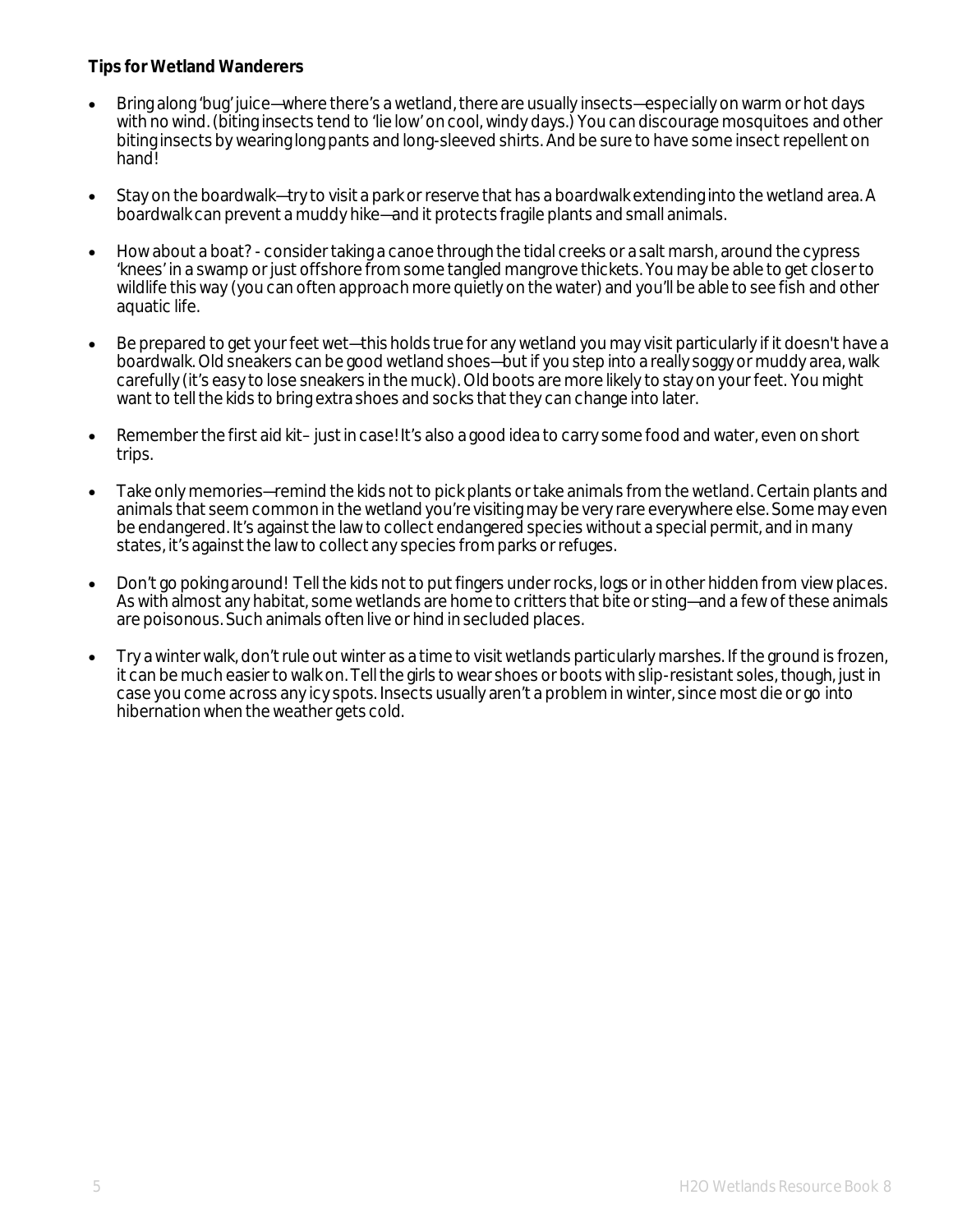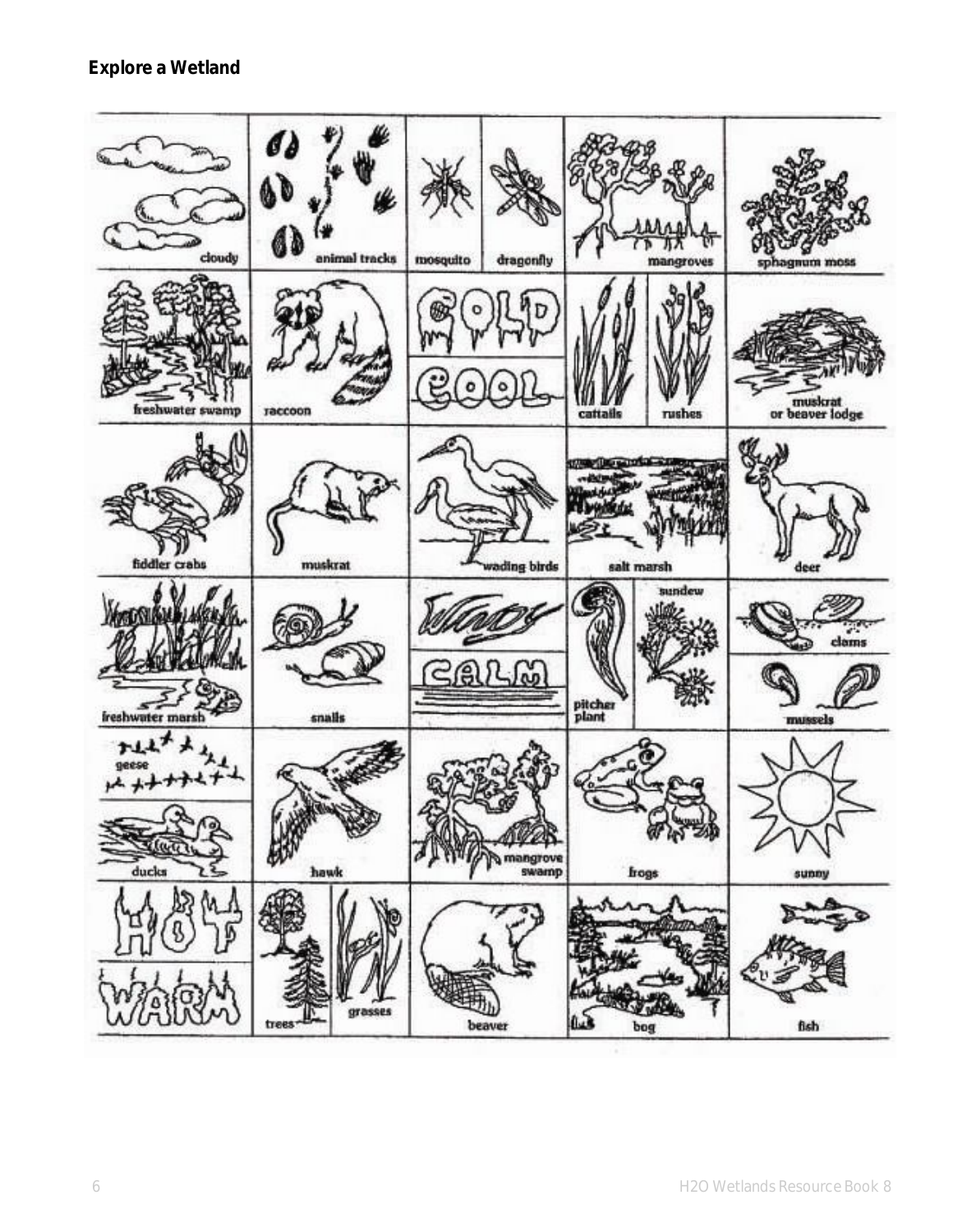# **SPRINGO!**

Use this bingo card to help young students concentrate on looking for things that live and grow in a wetland. This game works well when the class is walking along the boardwalk or the edge of a wetland. You can play the game any way you like, but here are two suggestions. If you're not playing in spring you can just call it Wetland Bingo):

Make copies of this card, cut the squares apart, and rearrange them to make three or four different cards (optional). Have students work in groups, with adult leaders. Groups that spot one of the items (or something similar or an animal sign such as a footprint), should shout SPRINGO! And point it out for all to see. Then everyone can mark off the item on the cards. Try to find as many as possible.

Or make copies of the card, cut out spares, and use 9 of the 12 squares to make cards that are 3 squares by 3 squares . Have the groups find items until they have marked off a horizontal, vertical or diagonal line, the shape of a T or L, or the whole card. The first group to make the designated pattern shouts SPRINGO BINGO! And wins.

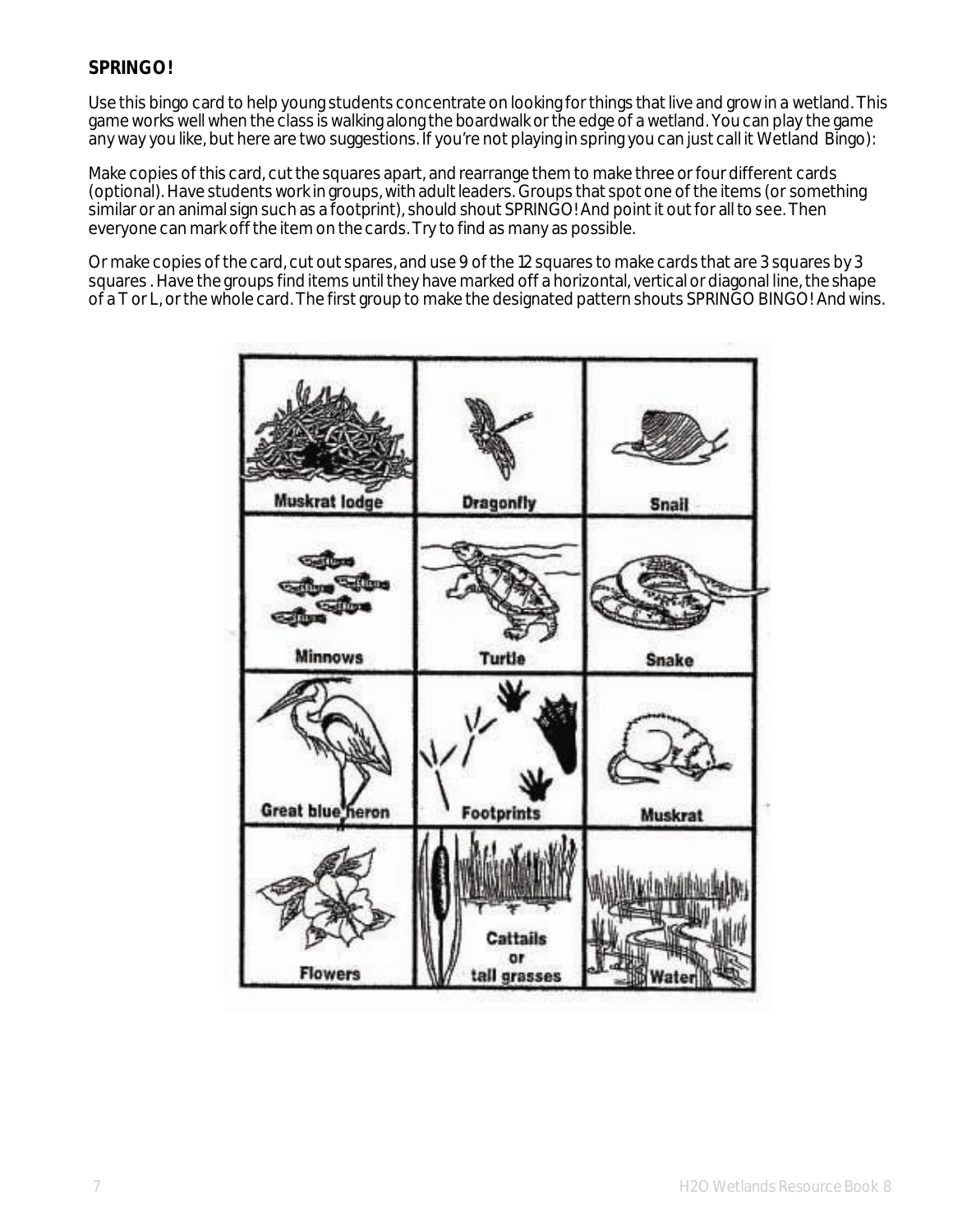# **We All Need Nutrients**

(Sung to the tune of "When Johnny Comes Marching Home") The water's full of nutrients, hurrah, hurrah! The soil's full of nutrients, hurrah, hurrah! We need these things to make us strong, And that is why we sing this song, And we all need nutrients,

To grow, to grow, to grow!

Plants roots take up nutrients,

Slurp, slurp!

Nitrogen and phosphorus, Slurp, slurp! They use these things to build proteins,

It makes them grow up tall and green. And we all need nutrients, To grow, to grow, to grow!

The animals that eat the plants, Chomp, chomp! Reuse the nitrogen themselves, Chomp, chomp! It gives them muscles and energy, So they can grow up in harmony. And we all need nutrients, To grow, to grow, to grow!

We all use energy to live, To work, to play. We all need nutrients every day, Hooray, hooray! We need these things to make us strong, And that is why we sing this song, And we all need nutrients, To grow, to grow, to grow!

"Nutrients" dance around and wave their hands (same)

Make muscles with arms.

Stoop low, then "grow" up to stand with hands in air.

Cross outstretched arms and clasp a partners hand, forming a bond between nutrients. (Slurp loudly)

The "*proteins*" turn halfway around without letting go, singing arms over their heads.

(Same as the last verse)

Proteins turn back around and let go. *Others make eating motions with hands*

*All link arms side-by-side.*

No "*energy"* let go of the others and turn halfway around, then link arms again.

(Same as other verses)

The "*energy"* wiggle in place

Shake "*scolding"* fingers

Make muscles with arms

(Same as other verses, but jump at the end)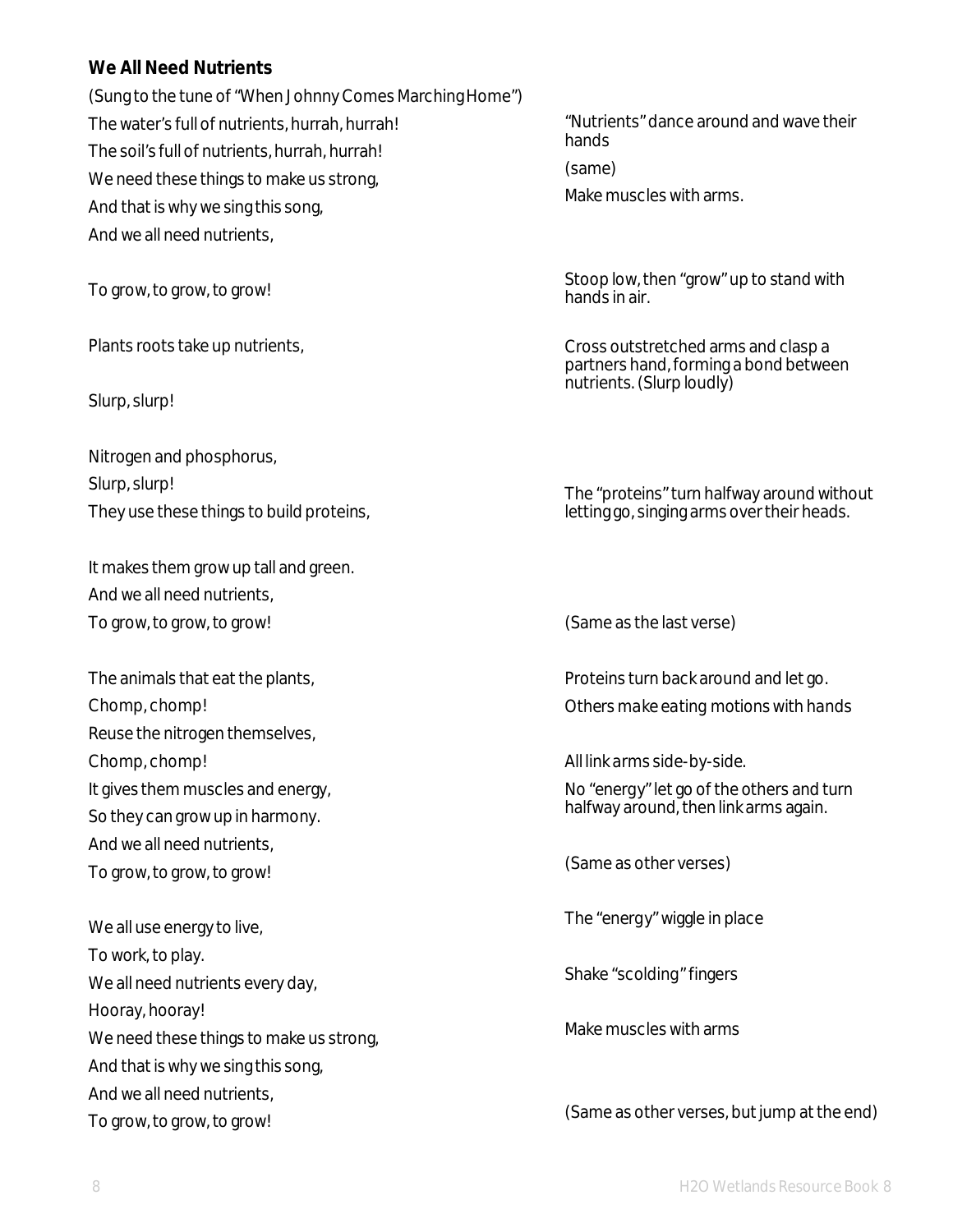# **Did you know?**

Materials: Plates and eating utensils

Ingredients and utensils for making wetland treats (see individual recipes)

# **Cranberries**

- Wild cranberries grow in bogs and marshes. The cranberries people buy at the store are usually cultivated in specially prepared bogs in Massachusetts, New Jersey, Washington, Wisconsin and other states.
- Early settlers called cranberry plants "crane berries" because the thought the pale pink cranberry blossoms looked like the head and neck of a crane. Later, "crane berry" got shortened to 'cranberry'.
- Cranberries are high in vitamin C. In the 1800's, sailors took the berries on long voyages and ate them to prevent scurvy.
- Indians ate cranberries and used them to make medicines and dyes.

# **Cattails**

- Cattails grown in freshwater marshes and swamps.
- During WWI, cattail down (the fuzzy brown fluff from female flower heads) was used to make artificial silk.
- Indians used cattails in many ways. For example, they used the flower to make soups, breads and puddings, and they used the pollen to make breads. They also roasted and ate the seeds.

# **Mint**

- There are more than 3,000 different species of plants belonging to the group known as mints. Some of these plants aren't commonly known to be mints. For example, catnip, rosemary and thyme are all mints.
- Many mints grown in fresh water marshes and along stream banks.
- Indians used mint medicinally . For example, some Indians fed their children a special mint tea to get rid of worms.
- Some mints are good sources of vitamins A and C.

# **Shrimp**

- Many kinds of shrimp hatch at sea and then travel into salt marshes or mangrove swamps, where they grow to maturity.
- In the US, shrimp is the most commercially valuable seafood. About three-quarters of the catch is harvested from the Gulf of Mexico.
- Some female shrimp can lay more than 500,000 eggs in less than five minutes.
- Some shrimp start their lives as males, then become females later.
- Some species of shrimp look more like tiny pears than shrimp when they hatch. They go through about 15 stages before they finally look like 'real' shrimp.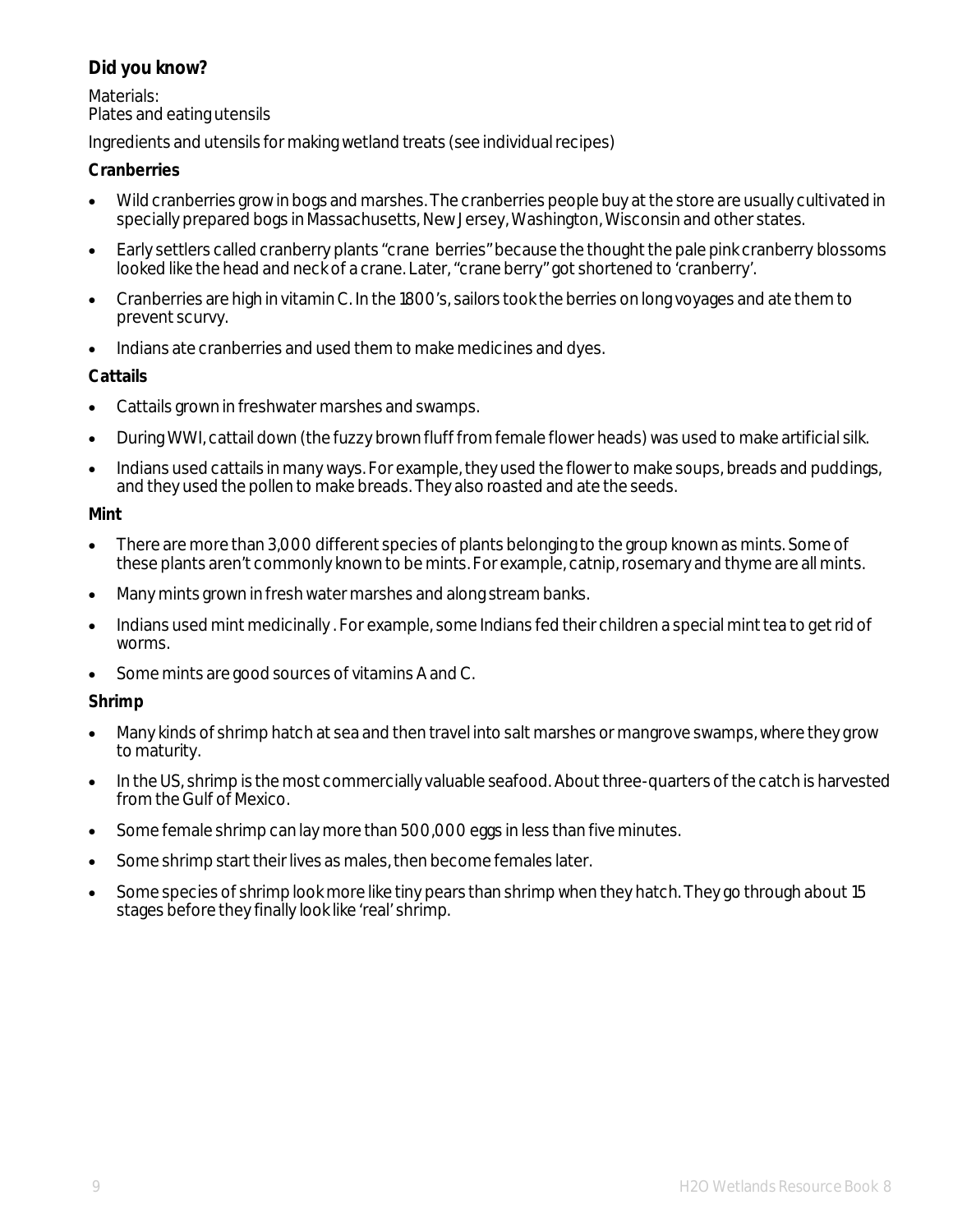# **Cattail Pollen Pancakes**

1 cup cattail pollen (see end of the recipe for directions on how to collect cattail pollen)

1 cup flour

1 teaspoon baking soda

3/4 teaspoon salt

2 1/4 cups buttermilk

2 tablespoons vegetable oil

Shortening or butter for frying

Sift together the cattail pollen, flour, soda and salt. Stir together the buttermilk and oil. Add the liquid ingredients to the dry mixture. Mix and set the batter aside until it thickens (about 10 minutes). Cook the pancakes on a hot, greased griddle. (makes about a dozen six-inch pancakes. Try folding some of them and filling them with jam, jelly or whipped cream.)

Collecting Cattail Pollen: cattails usually bloom from May through July. The pollen is bright yellow and forms on the male flower spikes, which grow up from the brown, fuzzy 'sausages' of the female flower heads. To gather the pollen, just bend the cattail stalk over an shake the pollen into a bucket or bag. (Get permission from landowners or park officials before collecting cattail pollen.)

# **Tangy Mint Tea**

1 cup dried mint leaves (spearmint or peppermint both work well)

1 quart boiling water

1 cinnamon stick

Honey

Crumble dried mint leaves into small pieces and add them to the boiling water. Boil for about a minute them remove the tea from the heat and let it steep for 15 minutes. For the last five minutes of steeping, add a cinnamon stick. Strain into cups. Add honey to taste, and serve hot or cold. Makes about four cups of tea.

# **Exceptionally Easy Cranberry Mold**

1 package raspberry gelatin

1 cup hot water

1 can cranberry sauce (jelly style)

1 pint sour cream

Dissolve the gelatin in the hot water. Pour this mixture along with the rest of the ingredients, in a blender. Blend until the mixture becomes frothy. Pour it into an oiled mold and chill until firm.

# **Spicy Shrimp Dip**

1 five-ounce package of cooked, frozen shrimp

1/2 cup sour cream

1/2 cup mayonnaise

1/4 cup mild picante sauce

2 teaspoons lemon juice

1 teaspoon prepared horse radish

Dash of pepper and Tabasco

Thaw the shrimp according to the directions on the package and cut them into small pieces. Mix them together with the rest of the ingredients, let chill and serve with corn chips or crackers. Makes about 11/2 cups of dip.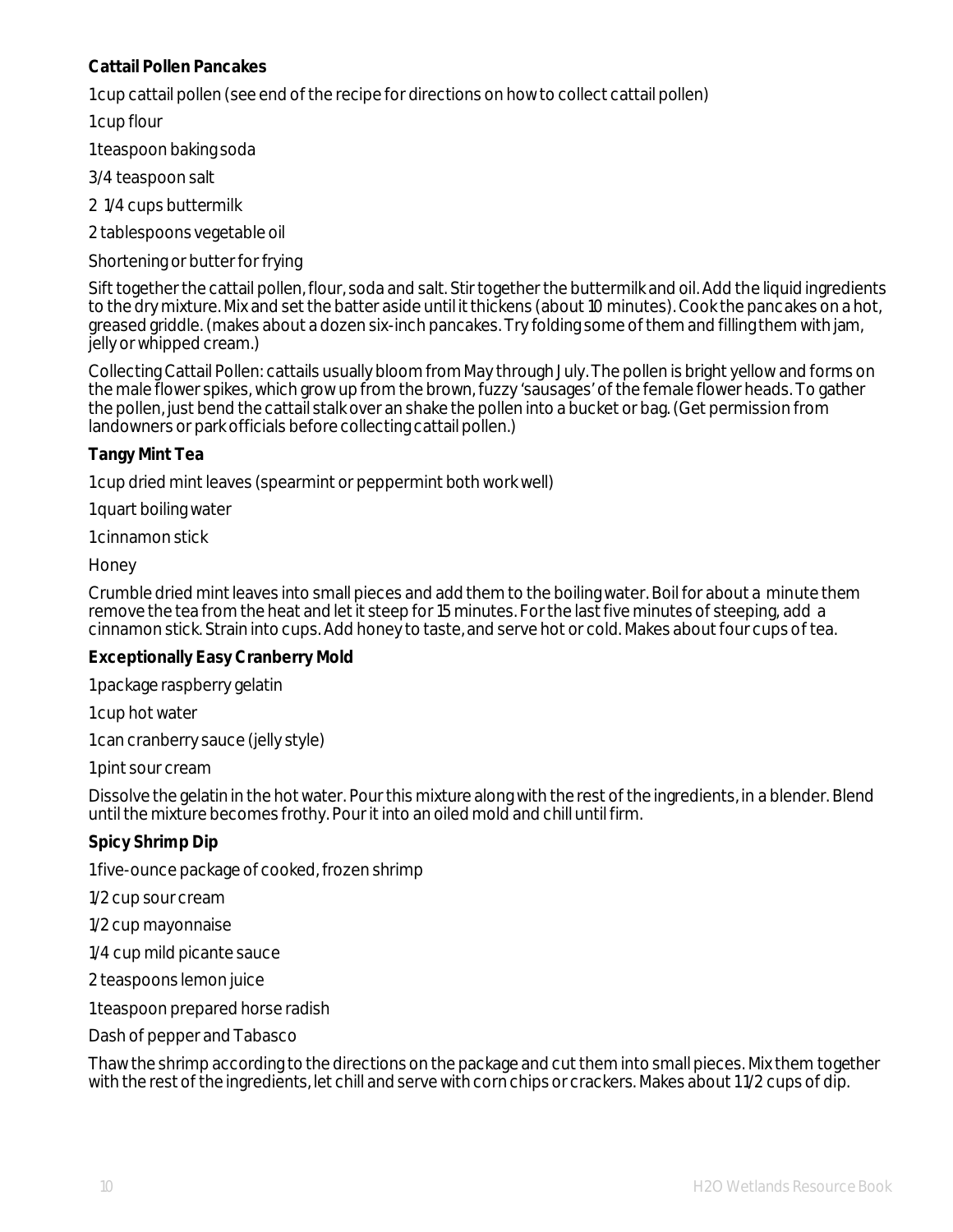# **Persimmon Pudding**

Persimmons, also called "sugar plums" are most abundant in the southeastern states. The trees grow along streams, roadsides, fields and sandy bottomlands. They are a food source for foxes, raccoons, opossums, skunks and birds. Collect the soft orange fruits well after fall frost or they'll make your mouth pucker! Press pulp through a colander.

2 1/4 cups flour

1 teaspoon allspice

1/2 cup sugar

1/2 teaspoon salt

1 cup packed dark brown sugar

2 cups persimmon pulp

1 teaspoon baking powder

1 cup buttermilk

1 teaspoon baking soda

2 eggs

1 teaspoon cinnamon

Whipped cream for garnish

# **Blueberry Grunt**

The blueberry is a very common shrub found in forested wetlands, shrub swamps, bogs and even wet overgrown fields. These similar-looking huckleberry can be substituted in this recipe. The sauce makes a delicious topping for pancakes or ice cream as well.

Sauce:

4 cups blueberries

1 1/2 cups sugar

2 tablespoons lemon juice

2 lemon rinds grated

1/2 teaspoon cinnamon

1/2 teaspoon salt

3 cups water

Dumplings:

1 cup sifted flour

1/2 cup sugar

2 teaspoons baking powder

1/2 teaspoon salt

3 tablespoons shortening or margarine

1/3—1/2 cup milk

Combine sauce ingredients in a heavy saucepan. Bring to a boil, then reduce heat and simmer 5 minutes. Remove from the burner and set aside.

Sift dry ingredients together into a bowl. Cut in shortening until crumbly. Add enough milk to make a sticky dough; do not over mix.

Simmer sauce again until bubbly. Drop dough from greased spoons onto the surface of the sauce cook uncovered 10 minutes. Cover tightly and cook 10 more minutes without lifting the lid!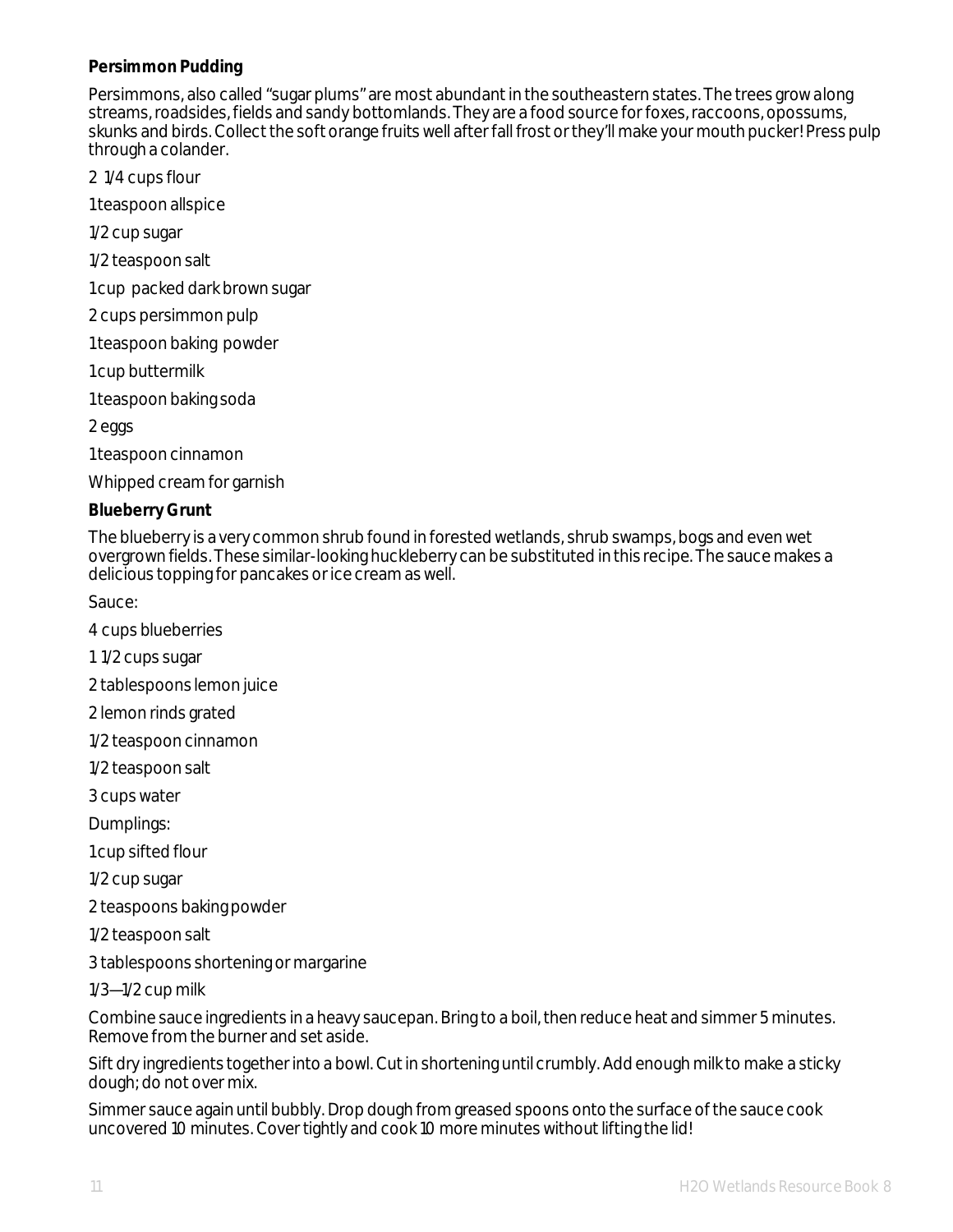# **Let the Cattail out of the Bag!**

# **Summary**

Girls prepare for some of the sensory experiences they may encounter on a visit to a wetland when the explore a "touchy-feely" bag full of wetland objects.

# **Objectives**

Girls will become aware of some sensory qualities of wetland inhabitants.

# **Materials**

Sample wetland artifacts are listed here; you can add your own too. If there isn't a wetland nearby for collecting these items, you might want to find some through seafood markets, biological supply companies, local nature centers or even a government agency that works with natural resources. Most staff members tend to collect odds and ends, which they may be willing to loan or donate.

A bag, such as an old pillowcase or sturdy paper bag

Cattail stalk and flower (fuzzy 'hot dog' part)

Feather

Shell (clam, oyster, scallop, mussel)

Crab claw or dried shell

Wetland mud (in baggie; smells like rotten eggs)

Turtle shell

Fur (small piece, pelt or stuffed specimen—muskrats, beavers and other mammals have fur)

Flower (wetlands have many beautiful ones; avoid endangered species)

Tap water (in small container)

Leaves (grasses, wetland trees)

A toy frog, fish, insect, duck etc.

Snake skin

Bird's nest (only one that has fallen from a tree)

# **Making Connections**

Wetlands are full of fascinating plants, animals and microscopic aquatic life. Students' curiosity about wetlands will be awakened when they feel the textures and shapes of special wetland objects. This hands-on learning game encourages an appreciation of the uniqueness of wetlands.

# **Background**

Wetlands cover about six percent of the earth's surface. They can be found in every one of the United States and on all continents except Antarctica. They are found in rain forests, river deltas, coastal swamps, peatlands, salt pans, cranberry bogs, river estuaries, salt tidal flats, moist alpine tundra and wet river bottom forests.

To be a wetland, an area must have three characteristics during most of the growing season: hydric (saturated) soils, water-tolerant plants and enough water to either saturate the soil or cover the land to a shallow depth. A variety of plants and animals make their home in this unique environment, often with adaptations that help them thrive in wet conditions.

#### **Procedure—Warm up**

Introduce wetlands to the girls with the help of a colorful wetland poster.

# **The Activity**

Call a volunteer to the front of the room. Blindfold the volunteer and ask her to reach into the bag and remove one object, or place one object in her hands. The object should be held out for the class to see. Younger students may need a reminder to put hands over mouths so they don't give away the object's identity.

Ask the volunteer to feel (and smell, if appropriate) the object, then describe her sensations to the class. Provide descriptive words to choose from if the volunteer needs help. The volunteer may then try to guess what the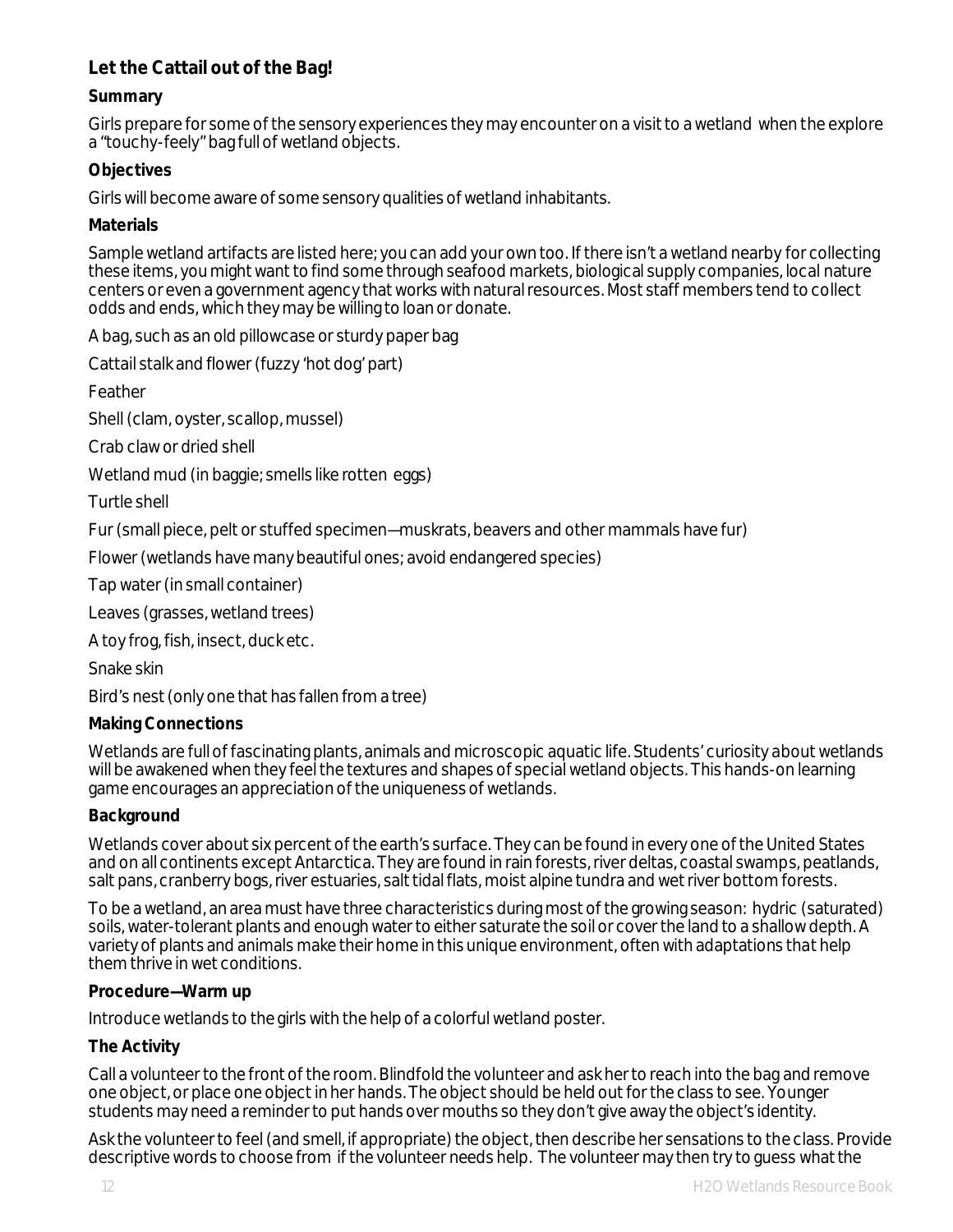objects, if necessary, the girls may help.

Remove the blindfold so the volunteer can see the object, then ask the girls to locate it or something similar to it on the poster.

Repeat for several volunteers and objects or until all have had a turn.

# **Wrap up**

Ask students to review all of the objects they felt in the bag. Which ones were plants? Which ones were animals? Ask students why they think the objects in the bag belong in a wetland. Would any one of the objects appear in a dry area? Why or why not? Do students have a wetland in their area, or have they ever been to one? Have them describe the wetland and the plants and animals found there.

# **Assessment**

Have girls : describe a wetland and identify plants and animals that live in a wetland.

# **Extensions**

Go to a wetland near your meeting place and have girls create their own grab bag of one or two objects (avoid gathering endangered or rare species). Take the bags back to the meeting place and ask them to 'let the cattail out of the bag' with their troop. Have girls lead each other on a blind walk in a wetland. Each blindfolded girl should be led by a girl who is not blindfolded. The seeing girls present the blindfolded girls with the sounds, smells and tactile sensations wetlands provide.

# **Insect Dance–Along**

Move like insects and dance to insect songs. Here's a active way for the girls to learn about some common insects and how they move. Have them sing and dance along with each verse of the insect songs that follow. Show them pictures of each insect before you begin. Also practice crawling, hopping, flying, swimming and digging.

Objective: describe how different kinds of insects move in different ways. Demonstrate insect movements through song and dance.

Materials: pictures of insects

To the tune of "Frere Jacques":

- Crawling beetle, crawling beetle, On the ground, on the ground, Crawling, crawling, crawling, Crawling, crawling, crawling, All around, all around.
- Hopping Cricket, Hopping cricket, In the grass, in the grass, Hopping, hopping, hopping, Hopping, hopping, hopping, Very fast, very fast.
- Busy bumble bee, busy bumble bee, In the air, in the air, Flying, flying, flying, Flying, flying, flying, Buzzing here, buzzing there.

Other ideas: Swimming Backswimmer, digging mole cricket.

To the tune of 'you are my sunshine':

 $\bullet$  lam a cricket, A big black cricket, I have 6 legs and 2 pairs of wings. My body's covered With an exoskeleton, And I rub my wings to sing.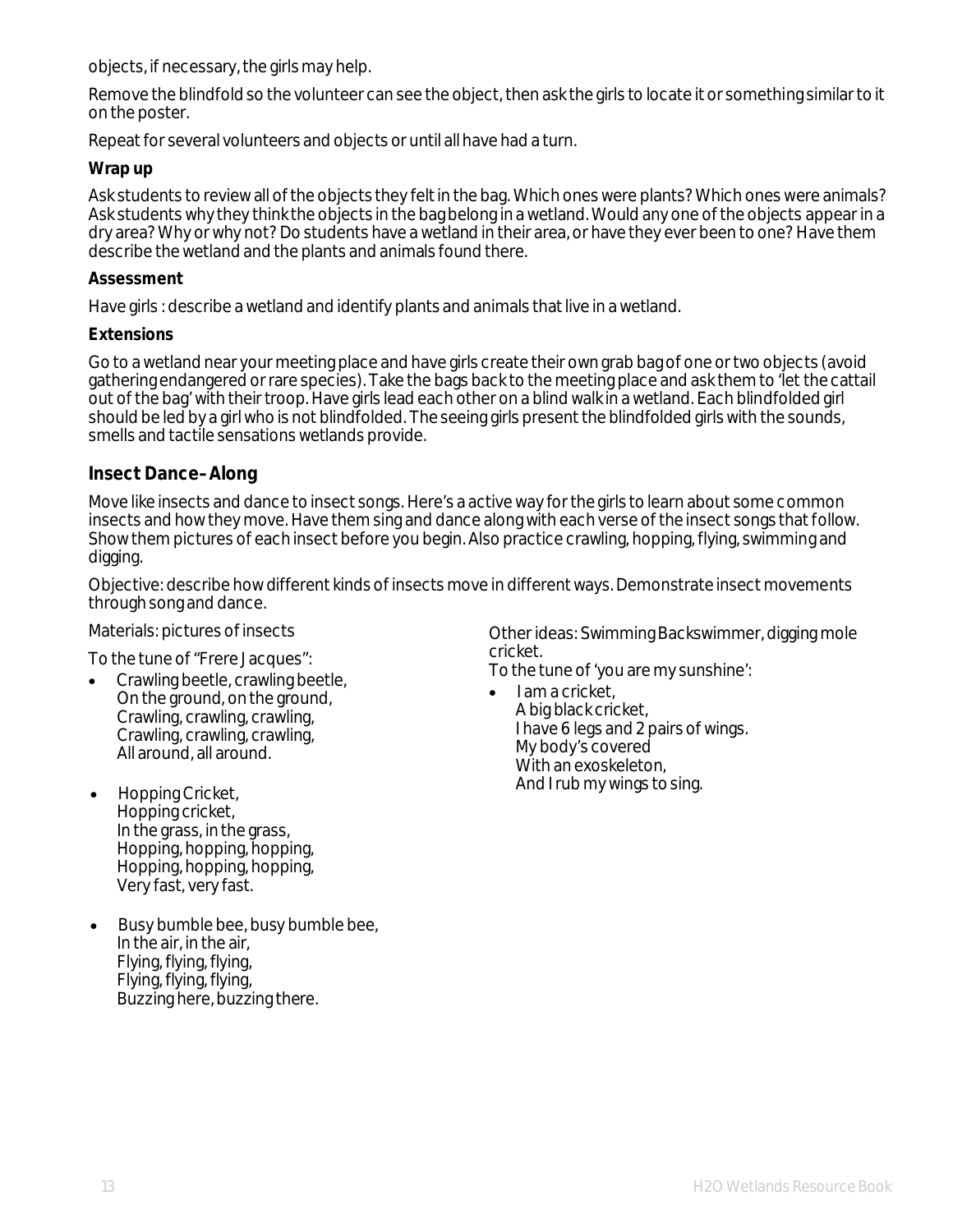# **Surveys and Slogans**

Take a wetland survey and design a wetland stamp, poster, t-shirt or bumper sticker.

# **Materials**

Paper to copy questions below (4 sets per girl)

**Scissors** 

Crayons, markers or poster paints

Glue

Cardboard

Reference books

**Objectives**: Describe several animals that depend on wetlands. List an endangered species that lives in a wetland.

Hundreds of species of plants and animals depend on wetlands for food, water, shelter and as a place to raise their young. By making posters, t-shirts, stamps and/or bumper stickers, your troop can let others know that wetlands are valuable wildlife habitats.

Before starting this activity, write the four questions below on a piece of paper, leaving space for answers between the questions. Make enough copies so that each girl can get four copies of the survey.

# **Wetland Questionnaire**

Is there a swamp, bog, freshwater marsh, saltwater marsh or other type of wetland in or near your community? If so, describe it.

Can you list several reasons why wetlands are important?

Can you name several animals that depend on wetlands?

Can you name two famous wetlands in North America?

Pass out one copy of the survey to each girl in your troop then have them answer each question as best they can. To get them started, talk about the characteristics of wetland (see background information on pages 3 & 4). Freshwater marshes and swamps, bogs, salt marshes and mangrove swamps are all types of wetlands.

Afterwards, collect the papers and explain that you will be discussing the answers later. Then pass out three more copies of the page to each person. Tell the troop that they are to find three adults who are willing to fill out the survey. Give the troops several days to get their surveys completed, then discuss the answers using the background information on pages 1-3. Ask the group if most of the people that they surveyed were familiar with wetlands. Have them describe some of the local wetlands that were mentioned on the surveys. Then ask them to list some of the better-known wetlands in North America.

Finally, talk about how wetlands are important to wildlife. List some of the animals that depend on wetlands, including endangered , threatened and rare species (see questions 2 and 18 on pages 16 and 17.)

Now tell the troop that each girl is going to get a chance to tell others about the importance of wetlands by designing a wetland stamp, poster, t-shirt or bumper sticker. Explain that their creations should include a catchy slogan, as well as a design or picture that symbolizes a way that wetlands are important to wildlife. Each girl can focus on a specific type of wetland or come up with a general wetland theme. Give the troop research time to find out more about the plants and animals that live in the types of wetlands they chose.

Afterwards, display the finished wetland posters, t-shirts, stamps, and bumper stickers so that other people can learn more about why wetlands are important.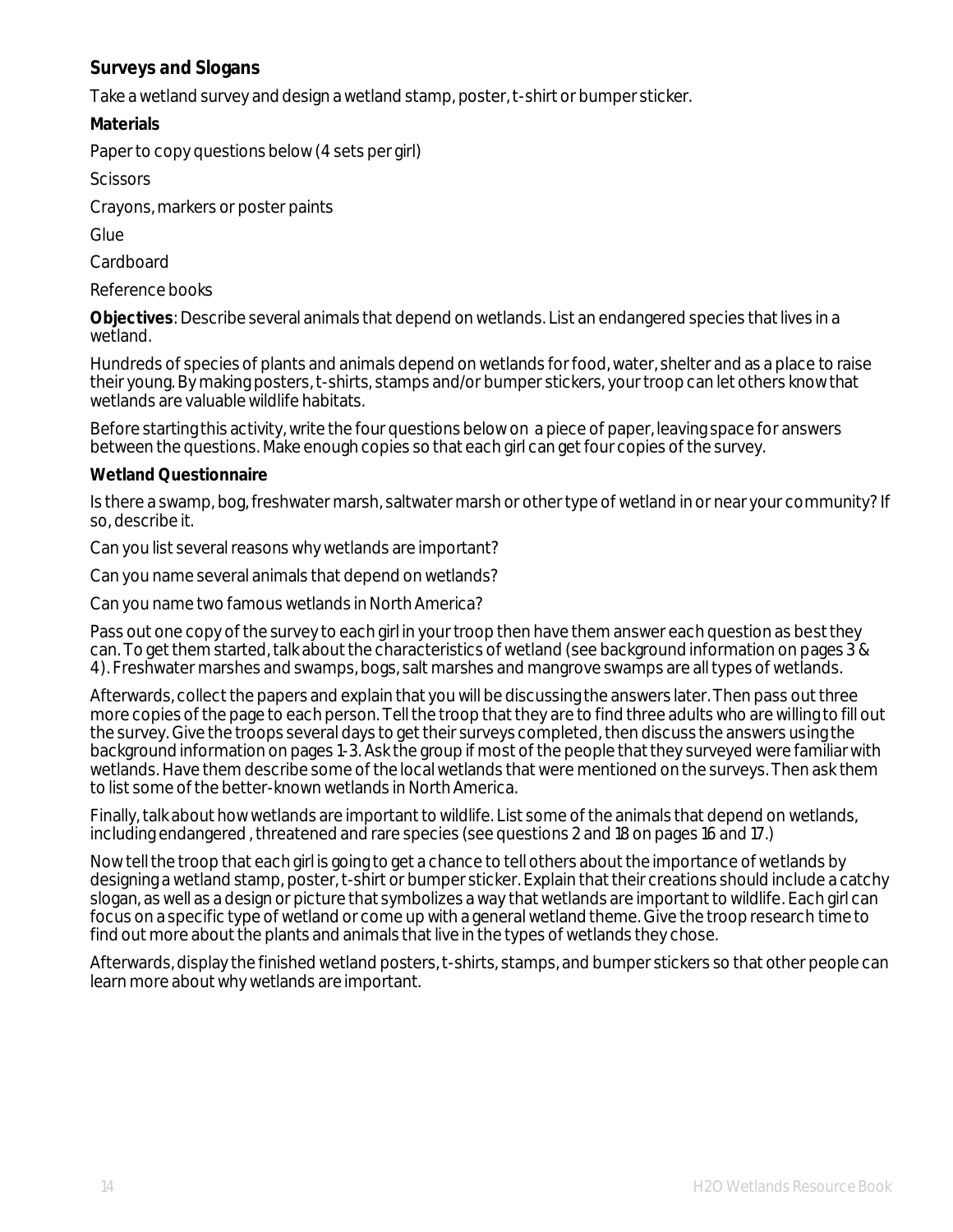# **What's your Wetland IQ?**

Play a wetland trivia game.

**Objectives:** Describe several ways that wetlands are important to people and wildlife. Describe several ways people have abused wetlands.

#### **Materials:**

Copies of What's Your Wetland IQ? cards

Chalkboard or easel paper

Index cards

Crayons or markers

**Glue** 

**Scissors** 

Large sack

Paper

What kind of animal is a snail kite? Name two carnivorous plants that grow in wetlands. Are most of the snakes that live in swamps poisonous?

In this activity your troop will get a chance to answer these and other wetland trivia questions by playing a team trivia game. At the same time they will learn more about how wetlands are important to people and wildlife.

Start the activity by asking the girls to describe ways that wetlands are important to people and to wildlife. List their answers on a chalkboard or large sheet of easel paper. Add to their list, using the background information on pages 1-3.

Then tell the girls they are going to play a trivia game, but that first they each need to make a set of wetland cards.

Pass out a copy of page 18 to each person. Explain that each of the pictures on the top half of the page matches one of the clue cards on the bottom. Then see if the kids can find the matches. Discuss the answers, using the background information.

Next pass out index cards, crayons or markers, scissors and glue and have each girl turn her sheet into a set of game cards. First have them color the pictures and then cut out all of the rectangles on page 18 (pictures and clues). Tell them to glue each picture to a separate index card and then trim off the extra cardboard from the sides. Have them glue the matching set of clues to the other side of the picture card.

Each girl can also make one wild card. (Wild cards will speed up the game.) just have the girls glue blank paper to each side of an index card or write on the index card 'wild card' on both sides.

When all the cards have been made, collect them in a large sack. Then divide the group into two teams. (You might want to give each team a few days to brush up on and review their wetland facts.) Explain that the object of 'What's Your Wetland IQ?' is to be the first team to collect a complete set of wetland benefit cards—five in all. To get the cards, each team must correctly answer wetland trivia questions. (You might want to list the titles of the five wetland benefit cards on the board so the girls can keep track of what they need to win.) Here's how to play:

Have each team appoint a spokesperson. Then alternate from team to team, asking each a different trivia question from the list at the end of the activity. Explain that team members can discuss each question, but the answer must come from the spokesperson.

Each time a team correctly answers a question, one of the members gets to pick a card from the sack. If a team picks a wetland destruction card, the card should be put aside and the team must give up on e of their other cards. (Don't put the destruction card back into the sack. If a team picks a wetland destruction card on the first round or before they have other cards they just lose their turn.) There is no penalty for missing a question.

If you decide to use wild cards, explain that a wild card can replace any of the five wetland benefit cards. So if a team has all the cards but one and then picks a wild card, they win.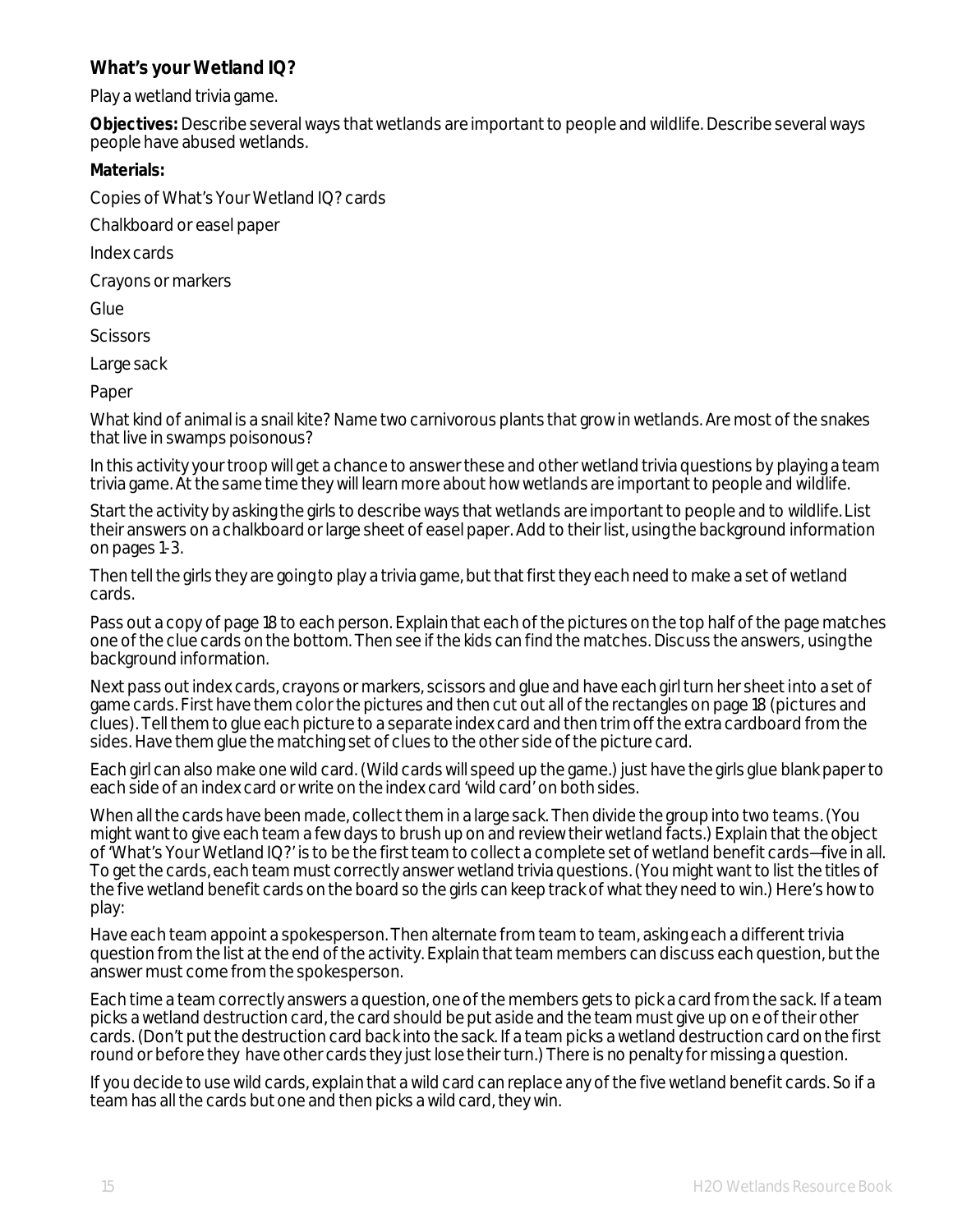# **Trivia Questions:**

- 1. Name two kinds of freshwater wetlands. (swamp, freshwater marsh, bog)
- 2. Name three animals that might be found in a wetland. (frog, duck, fish, mosquito, beetle, spider, deer, beaver, muskrat, crab, snail etc.)
- 3. Many carnivorous plants grow in wetlands. Name two. (sundew, pitcher plant, bladderwort, venus flytrap, butterwort)
- 4. What term is used to describe the twice daily rising and falling of seawater in a saltwater wetland? (tide)
- 5. Which fiddler crab has one claw many times larger than the other—the male or the female? (male)
- 6. True or false: if you go to a swamp you are likely to drown in quicksand. (false)
- 7. What state is the Everglades in? (Florida)
- 8. What part of a bald cypress tree produces the tree's knees—the trunk, roots or branches? (roots)
- 9. What is the most abundant tree growing in coastal saltwater swamps? (mangrove)
- 10. What is the name of the people, famous for their spicy cooking, who were driven out of Nova Scotia by the British in the mid 1700's and finally settled in Louisiana's bayous? (Cajuns)
- 11. What is the name of the plant that is grown in bogs and whose berries are harvested to make jellies for traditional Thanksgiving meals as well as to make breads, juices and other foods? (cranberries)
- 12. Name a city in the US that was built on a wetland. (Washington DC, Boston, San Francisco etc.)
- 13. What bird is among the largest living birds, often builds its nest in mangrove trees and feeds on fish which it catches in a huge pouch underneath its bill? (pelican)
- 14. Approximately what percentage of the commercial fish catch taken along the Atlantic and Gulf Coasts in the US depends on wetlands for survival—25%, 50% or 66%? (66%)
- 15. Along what three large bodies of water are the coastal saltwater wetlands of the US located? (Gulf of Mexico, Atlantic Ocean, Pacific Ocean)
- 16. The Great Dismal Swamp is one of the largest swamps in the US and stretches across the borders of two states. Name one of these states. (North Carolina or Virginia)
- 17. What wetland is often called a 'river of grass' (Everglades)
- 18. Name an endangered animal that lives in wetlands. (whooping crane, American crocodile, snail kite, Florida panther, red wolf, pine barrens tree frog, etc.)
- 19. "The Land of the Trembling Earth" is the Indian name for a large swamp that is found in Georgia. The name of the swamp has five syllables and starts with the letter 'o'. What is this swamp? (the Okefenokee)
- 20. The skins of which wetland reptiles have been used by people to make purses, belts and other accessories? (alligators and crocodiles etc)
- 21. Name two ways people abuse wetlands. (filling, dumping, dredging, draining)
- 22. The 'quaking' movement of some bogs is caused by: A. small, localized earthquakes centered underneath the bogs. B. the movement of underground water to the surface. C. People walking or jumping on the thick layers of spongy peat (c is correct)
- 23. True or false: most of the snakes that live in swamps are poisonous. (false)
- 24. True or false: there are wetlands in Israel. (true)
- 25. The dam-building practices of this mammal have helped create wetlands. What is it's name? (beaver)
- 26. What advantage are prop roots to red mangroves? (the prop roots help give the trees support in unstable soil and are covered with lenticels through which oxygen passes.)
- 27. Is the wetland animal called a snail kit a snail, bird or mammal? (a bird)
- 28. True or false: male fiddler crabs make a strange, fiddle-like noise with their huge claws. (false—male fiddler crabs use their big claws to defend their territories and to attract females)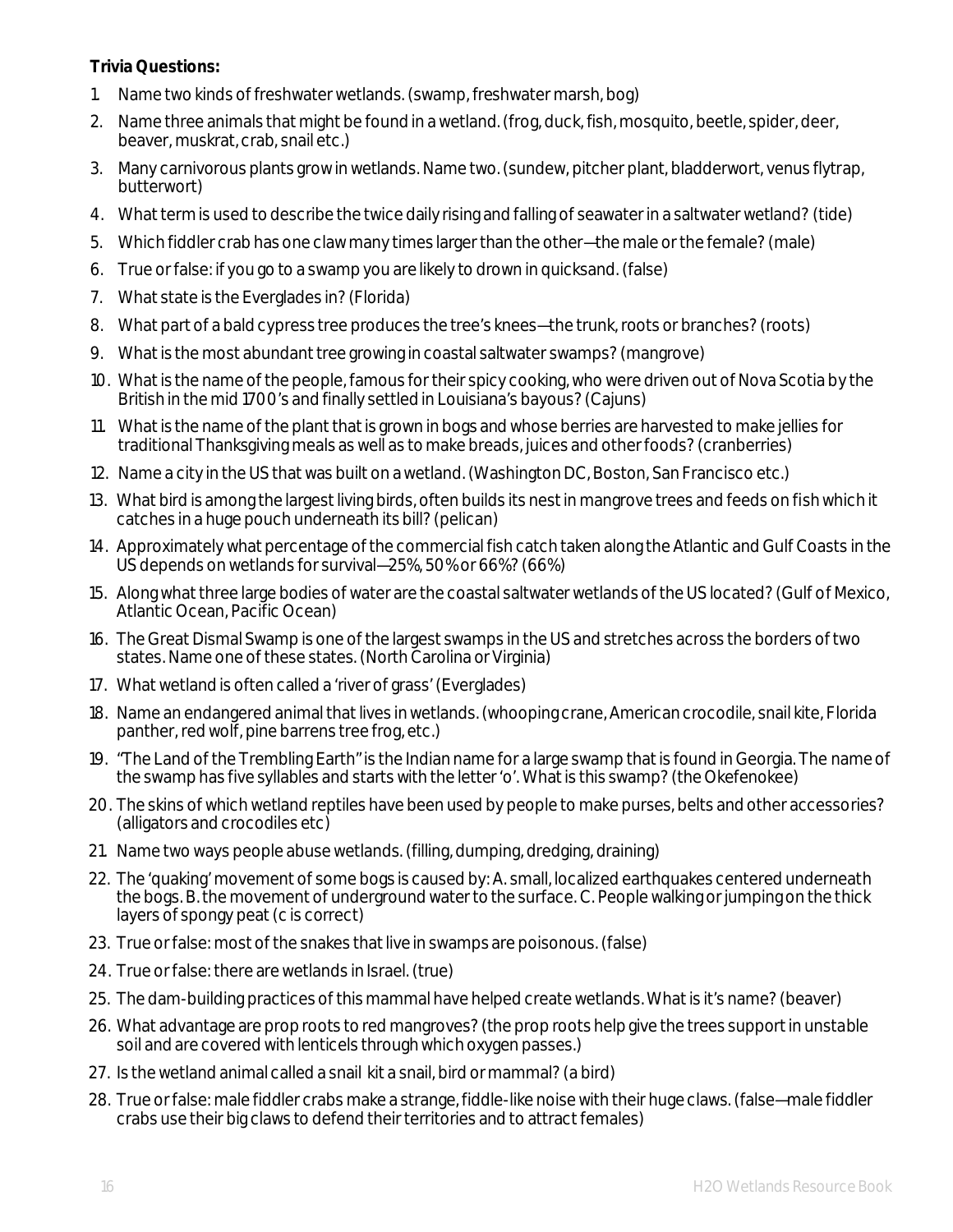- 29. True or false: If it hadn't been for glaciers, many of the bogs in North America wouldn't be here today. (true, the glaciers that once covered much of North America gouged out basins that bogs later formed in)
- 30. In what kind of wetland would you most likely find an American crocodile; a bog, a prairie pothole or a mangrove swamp? (a mangrove swamp)
- 31. True or false: in North America, mangrove swamps are most common in Canada. (false, mangrove swamps are tropical wetlands. In North America, they're most common in Southern Florida.)
- 32. True or false: a man who fell into a bog and died about 2,000 years ago was found in the 1950s in an almost perfectly preserved state. He was even still wearing his hat! (True. Decomposition occurs very slowly in many bogs)
- 33. Which of the following fish or shellfish doesn't depend on saltwater wetlands in some way: shrimp, tuna oysters or salmon? (tuna)
- 34. The menhaden is a commercially harvested fish that spends a lot of time in salt marshes. Which of the following products is not a big use of menhaden: fertilizer, paint, food or soap? (food)
- 35. Which two states have the most acres of wetlands? (Alaska and Florida)
- 36. About what percent of endangered and threatened animals and plants in the US depend on wetlands in some way: 10%, 35% or 60%? (35%)
- 37. True or False: some crabs live in mangrove trees and feed on their leaves. (true)
- 38. Which of the following agencies is in charge of giving permission to build on wetlands: The US Fish and Wildlife Service; the US Army Corps of Engineers or the National Park Service? (the US Army Corps of Engineers)
- 39. Which of the following is known for the huge numbers of ducks that are born there each year: the Potomac river, prairie potholes or northern bogs? (prairie potholes)
- 40. Parts of what freshwater wetland plan have been made into flour for pancakes and stuffing for mattresses? (the cattail)
- 41. Many wetland areas have been drained, filled or dredged. What does the word dredge mean? (to deepen a body of water by digging up the bottom)
- 42. Name two reasons that wetlands are often drained, filled, channelized or dredged. (to create agricultural fields, marinas, parking lots, airports, dumps and so on)
- 43. True or false: people can build artificial wetlands that can help filter pollution. (true)
- 44. Name a well-known swamp (dismal swamp, great swamp, Okefenokee swamp, Atchafalaya swamp etc.)
- 45. Which country in North America has the most bogs? (Canada)
- 46. Name a crop that is sometimes grown in wetlands (mint, cranberries, wild rice)
- 47. Which of the following presidents gave an executive order to protect wetlands: Carter, Nixon or Reagan? (Carter)
- 48. What do the bog turtle, whooping crane and green pitcher plant have in common? (all live in wetlands and are endangered species)
- 49. How much water can a brown pelican's pouch hold? 1/2 gallon, 1 gallon or 2 gallons or more? (2 gallons or more)
- 50. Spartina grass is the most abundant plant in which kind of wetland—a salt marsh, freshwater marsh or bog? (a salt marsh)
- 51. Sphagnum moss is one of the plants that grows in bogs. Although people have used sphagnum moss for many things, it has never been used for: fuel or heating houses, diapers, food or wrappings for wounds (food)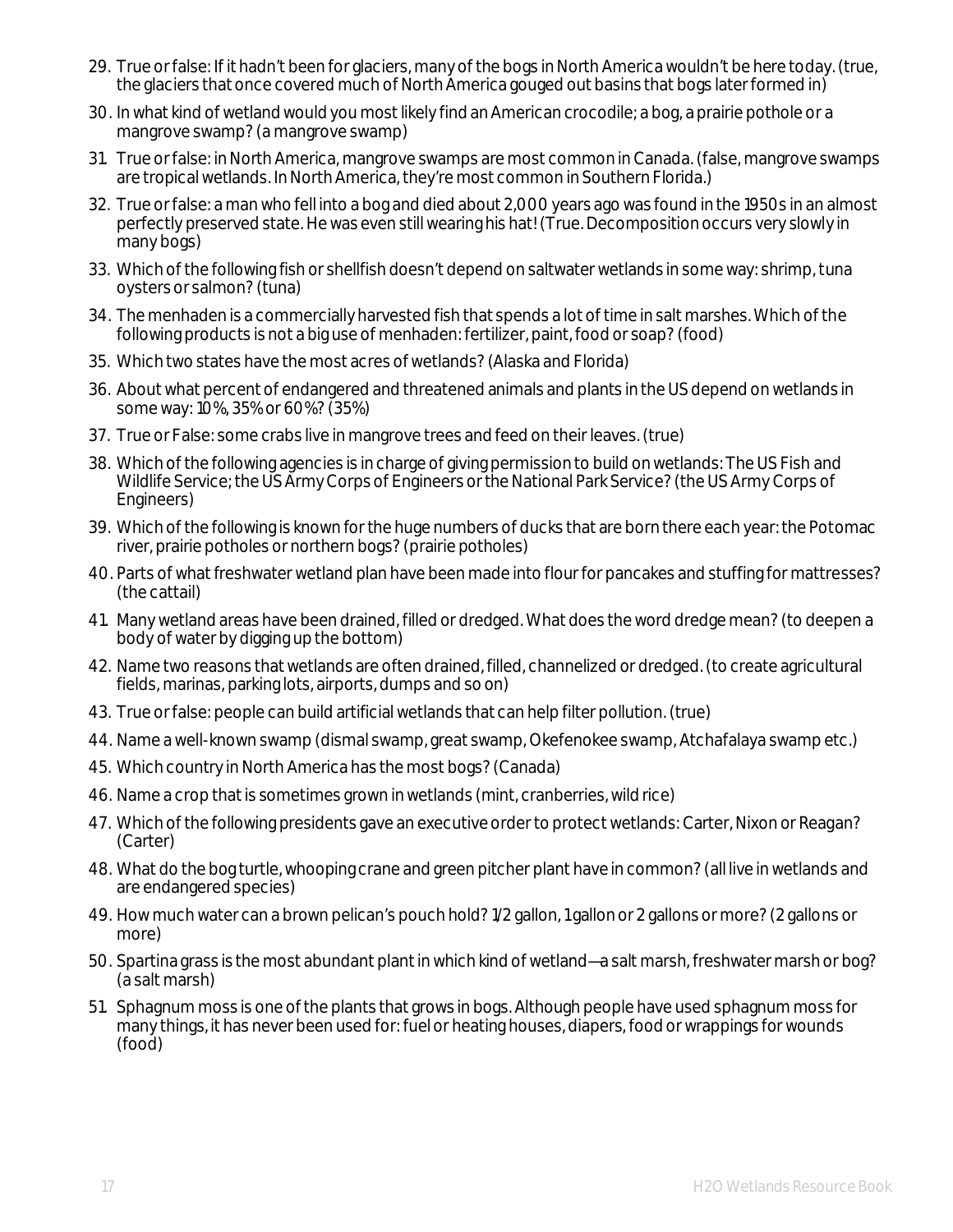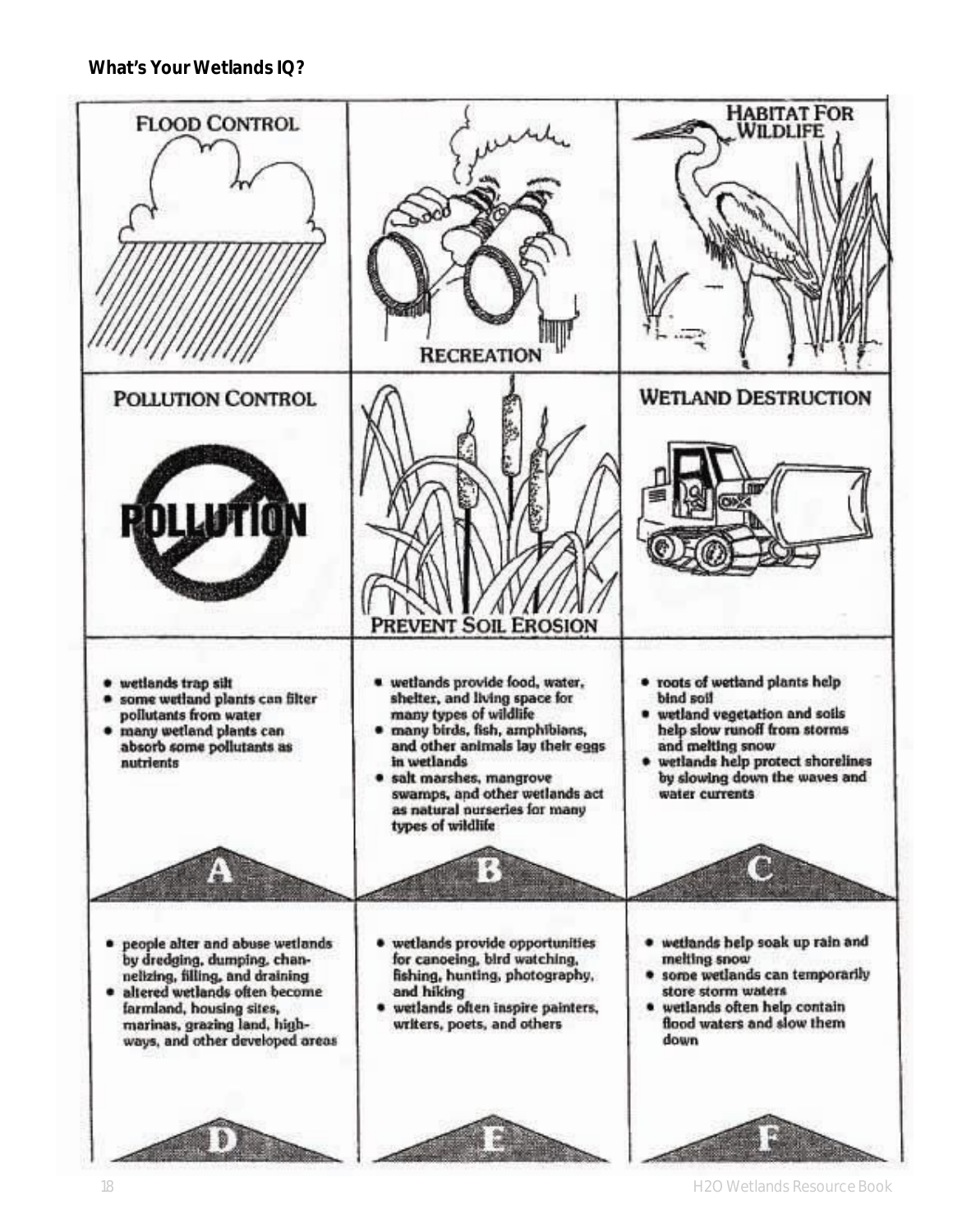# **Treatment Plants**

# **Summary**

Going Up? Demonstrate the uptake of pollutants into plant tissues.

# **Objectives**

Describe how plants remove pollutants from the water. Analyze the limitations of this ability when wetlands are overloaded with pollutants from the surrounding land.

# **Materials**

Fresh celery stalks, with leaves

2 beakers or jars

Red or blue food coloring

**Water** 

Paring knife

# **Making Connections**

Many people do not realize that plants are vital to the health of our water supply. In fact, wetlands and their plants are an increasingly popular alternative for filtering wastewater from homes, schools, factories and businesses. This activity helps students appreciate wetlands plants' natural ability to help keep our water supply clean.

# **Background**

Healthy wetlands perform some very important functions in the cleansing of polluted runoff and wastewater. Pollutants include petroleum products, heavy metals, pesticides, industrial wastes, pesticides, industrial wastes, excess nutrients (such as nitrogen and phosphorus) from household or commercial use, and even litter). The soil layer and the tangle of stems, leaves and roots in a densely vegetated wetland impede the flow of water and act as a natural sieve. As a result, the water that is processed by a wetland usually enters an open body of water in a much cleaner state. Not surprisingly, a growing number of communities around the world are using the wetlands as part of a comprehensive waste water treatment program.

Wetlands also provide a flood control benefit. The wetland zone along the edge of a stream, river or pond can temporarily capture and hold flood waters. The excess water is released gradually from wetlands and the destructive effects of sudden storm surges are avoided. Similarly, when a heavy load of pollutants enters a wetland, the wetland can hold the pollutants for a while and release them into nearby bodies of water slowly. This often minimizes or prevents the harmful effects that would result if most of the pollutants entered the water within a short period of time.

The soils and plants in a wetland can capture and hold, maybe even use and change, many pollutants. Because of the relatively slow movement of water through a healthy wetland, plants form a barrier that allows many sediments and suspended pollutants to settle down to the soil level. Larger floating materials, such as litter, often get caught in the vegetation as well. All these pollutants are buried as new soil materials settle over them. Soil particles often bind with pollutants and prevent them from moving into an open body of water, thus protecting the quality of water. In some cases, the microbiological activity in the soil can actually render pollutants harmless.

Wetland plants play other roles in the preservation of water quality. During plant metabolism, plants draw water, air and nutrients through their root system. In the daytime, plants use carbon dioxide and product oxygen during photosynthesis. At night, plants product carbon dioxide during respiration. Much of this gas exchange occurs through pores (stomata) on the plant surface. These pores also allow water to escape to the atmosphere as vapor (transpiration); some minerals are excreted during this process.

As plants draw water into their roots they also take in nutrients for metabolic activities. Wetland plants can metabolize excess nutrients from human activity, thus protecting the open water bodies that receive wetland runoff. The cattail is a prime example of a wetland plant that will readily use these available nutrients. Of course, there are limits to what a wetland can do, and it is possible to so overload a wetland with nutrients that eutrophication results.

Plants also take up toxic materials when the draw water from their environment. Toxins are stored until the plants excrete them or die. The toxins are then rereleased in the water and soils of the wetland, where they may be captured by other plants or bind with soil particles. Even so, some pollutant materials do find their way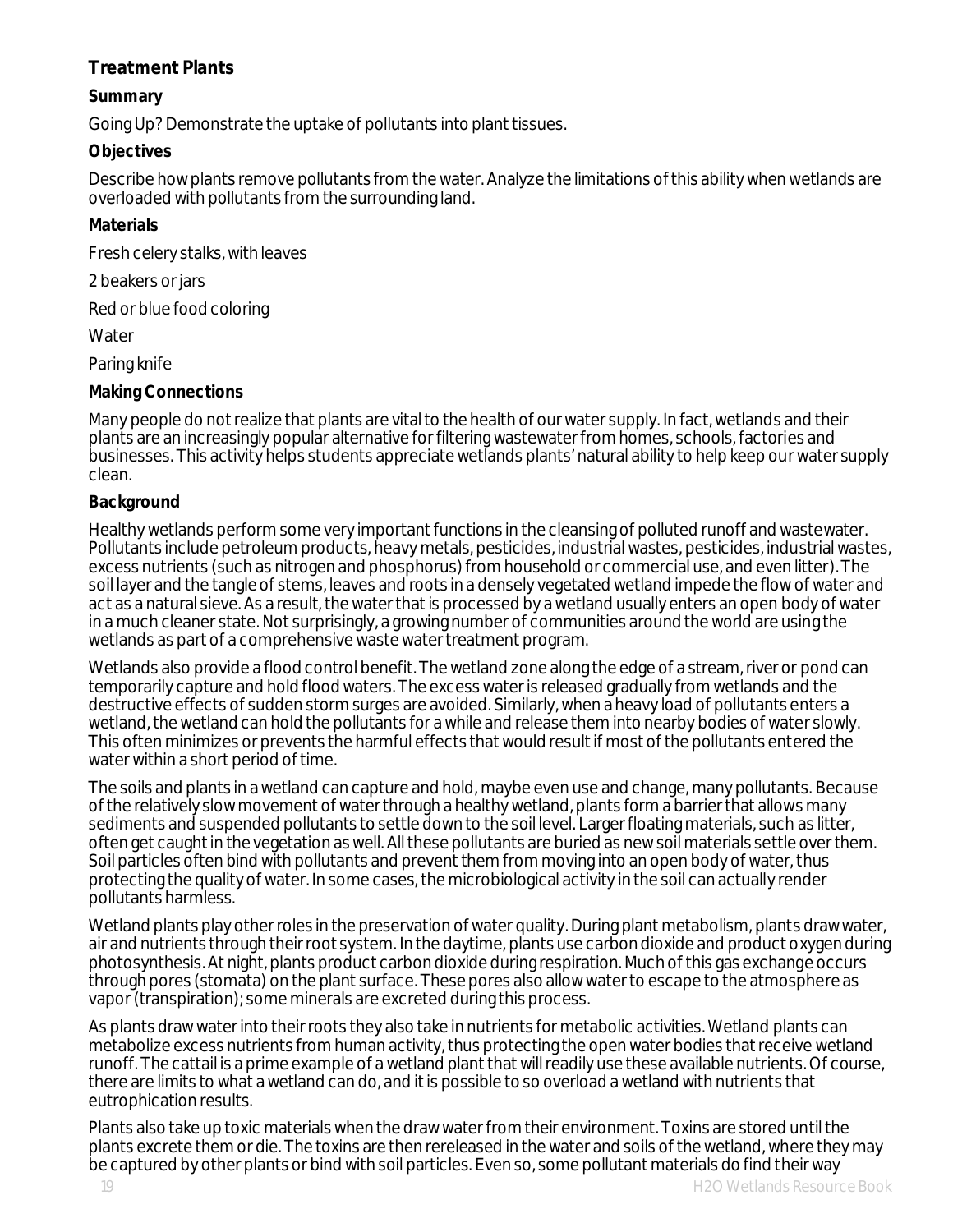through the wetlands and into our rivers, streams and ponds.

# **Procedure—Warm-up**

Ask girls what hey think happens when pollutants such as toxic chemicals and garbage flow through a wetland. Explain what happens.

# **The Activity**

Note: prepare steps one and three one day prior to the lesson. Repeat these steps in front of the troop to show how the demonstration was prepared.

- 1. Add several drops of food coloring to a water-filled beaker or jar. In class, explain that the food coloring represents pollution by a toxic substance such as a pesticide. Let students suggest other toxic substances.
- 2. Ask the girls to imagine that the water is flowing through a wetland and the celery stalks are the many plants (cattails, sedges, grasses, etc.) growing there.
- 3. Cut the bottom half-inch of the celery stalks and place the stalks in the water overnight. Over time, the colored water will travel via capillary action up the stalks, showing how plants can absorb pollutants with the water they 'drink'. The colored water may or may not be visible on the outside of the stalk. Cut off 1-inch pieces of the celery and hand them out for students to study closely. They will see colored dots on the cut surface. Explain that these are vertical, water-filled channels in the celery see in cross section.



4. Discuss what happens to pollutants when they pass through a wetland.

# **Wrap Up**

Ask the girls:

How do wetland plants help purify water?, Why is the water remaining in the beaker still polluted?, where does the water go after uptake into the plant?, what happens to the pollutants?, why can't we dump all of our waste into wetlands?

# **Assessment**

Have girls interpret the role plants play in water purification.

#### **Extensions**—nature in your neighborhood

Lots of pollutants run off of the land from construction sites, streets, highways and the communities in which we live. Sometimes ditches or storm water management ponds are built to filter polluted runoff and excess rain water from these sites. These ponds are often planted with wetland plants to aid in the filtering. As the runoff and rainwater rest before flowing on, many of the pollutants, especially soil particles, settle to the bottom and the cleaner water drains off from the top.

Is there a storm water management pond near where you live? Find one in a safe spot, away from speeding cars. If it is fenced off, stay outside of the fence. Visit the pond on a dry day and again just after a heavy rain. Is there a difference in the appearance of the water in the pond and/or the water washing into the pond? Where is the water flowing from and where do you suppose it is going? You may be able to see water leaving the pond—is this water cleaner? It should be!

This is how natural wetlands work. In fact, this is a wetland—a human-made one. If the pollutant load is managed with care, the pond will evolve into a beautiful wetland for all to enjoy! For assistance in finding a pond, contact your highway department, office of public works.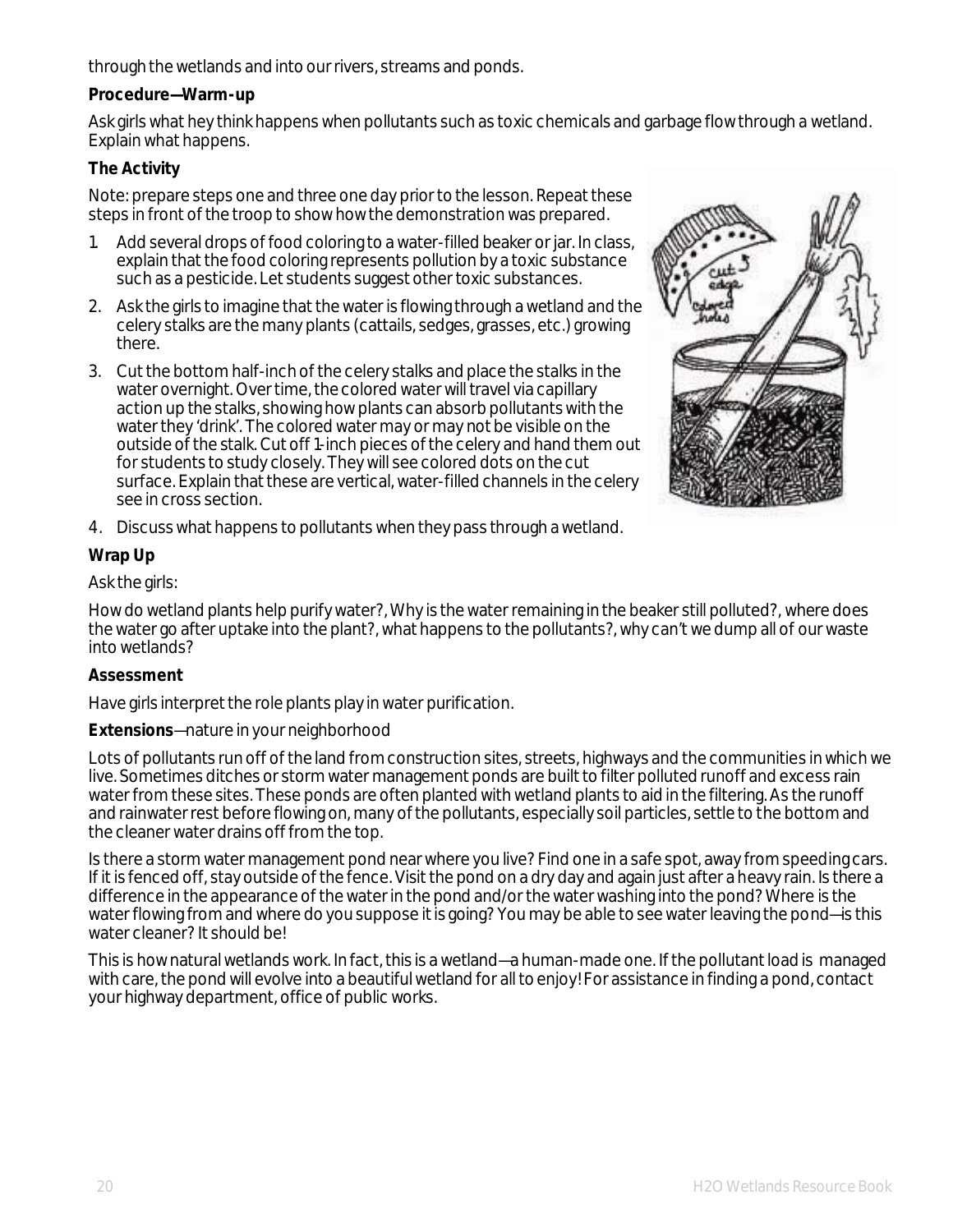# **Jumpin' Jehoshaphat**

**Materials** 

Crayons

Markers

Heavy construction paper

The troop can make paper frogs that really jump when pressed on the back end like a tidily-wink. Follow the directions below to make Jehoshaphat , the jumping frog. Color Jehoshaphat with crayons or markers and make a wetland out of construction paper for him to jump into. You may want to set up a frog jumping contest to see whose Jehoshaphat is the best jumper!

# **Directions**

- 1. Start with a square piece of paper. fold like this:  $\mathbb{K}$  then like this:
- 2. Now open it up again, then fold in half to make a rectangle.

3. Hold the rectangle in the middle and pull the top of the fold down on one side to the center and flatten to make a triangle. Then do the other side. (the folds will be introverted.)

4. Next, fold one of the triangle corners in to meet the center.

5. Do the same for the other side. It will look like this  $\left\{\left(\begin{matrix} 1 & 1 \end{matrix}\right)\right\}$  or like this is you turn it over

6. Now fold the remaining corners up to meet the center line.

7. Then fold those pointed ends as in the pictures.













11. Now fold the whole thing in half to look like this:

12. Then fold it partway back down again. Turn it over and press on the fold on the back to make it jump!











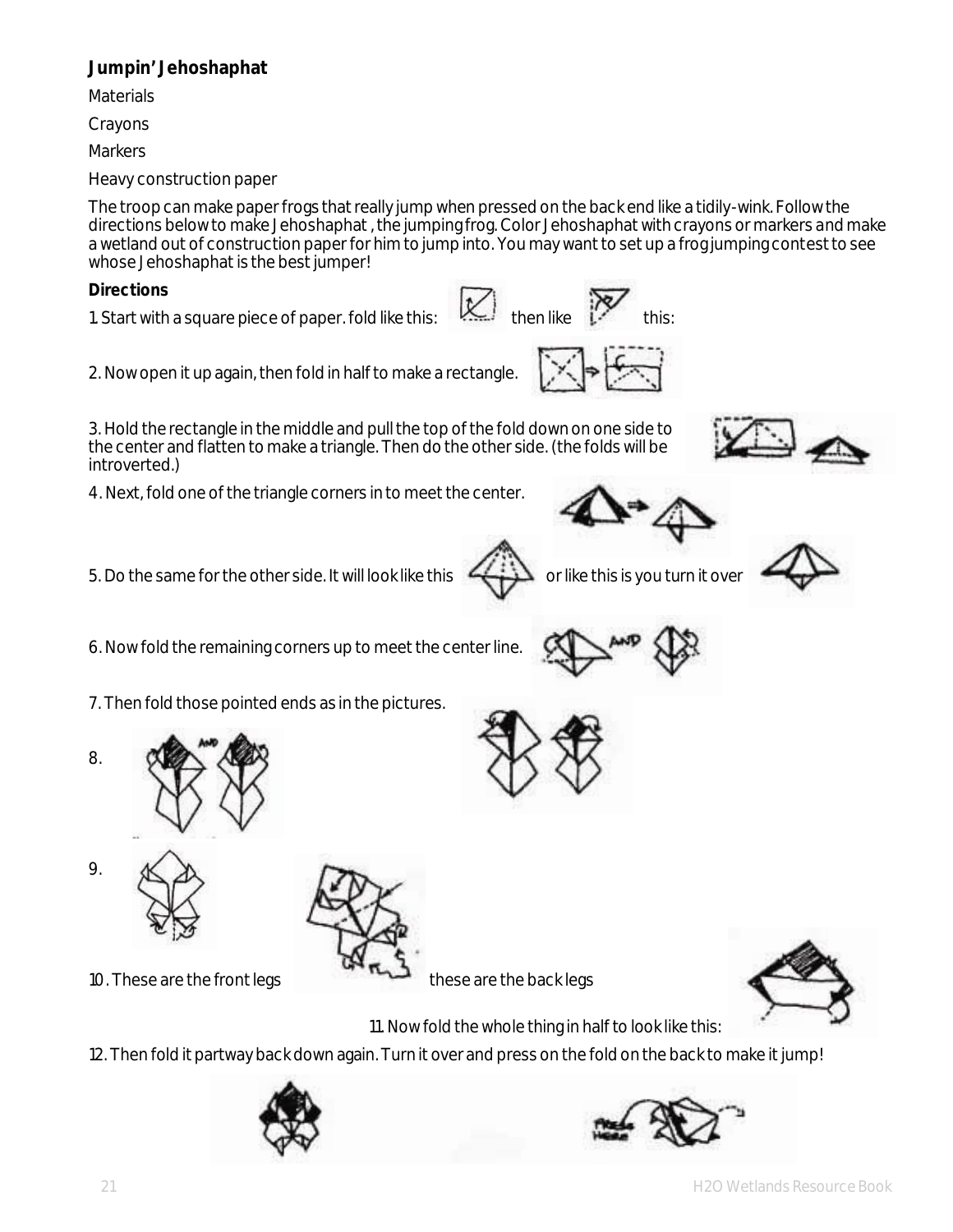# **Wetlands Around the World**

# **Materials**

Paper and pencils

Library resources

Many cultures throughout history have evolved around wetlands, which exist on every continent except Antarctica. Have the girls research and report on how different societies worldwide have used wetlands for food, housing and economic gain. Two good sources of information are National Geographic and encyclopedias.

# **Ideas for Topics:**

Cajuns of coastal Louisiana's Atchafalaya Swamp and the lumber industry

Archaeologists in the US and Europe who study ancient bodies preserved in peat deposits; early humans and their cultural practices.

Use of peat in gardening, as insulation, and as an energy source—US, Russia, Ireland, Germany, Belgium, The Netherlands, Denmark

Rice Production—Thailand and other Asian countries

Mangrove wetlands as a source of timber and other resources—the Malay Archipelago, East Africa, Central and South America

Use of Salt marshes for livestock grazing, hay production and thatching for roofs—Europe, British Isles, US (New England)

The cranberry industry—northern US (New Jersey, Massachusetts and Wisconsin)

Irish folktale about the will-o'-the-wisp, strange lights that led people astray on the bogs. The lights are actually produced by methane gas, also called swamp or marsh gas, which can catch fire briefly when released from many wetlands as a product or their chemical reactions

Colonial America, where towns and cities grew up around rivers for transportation and trade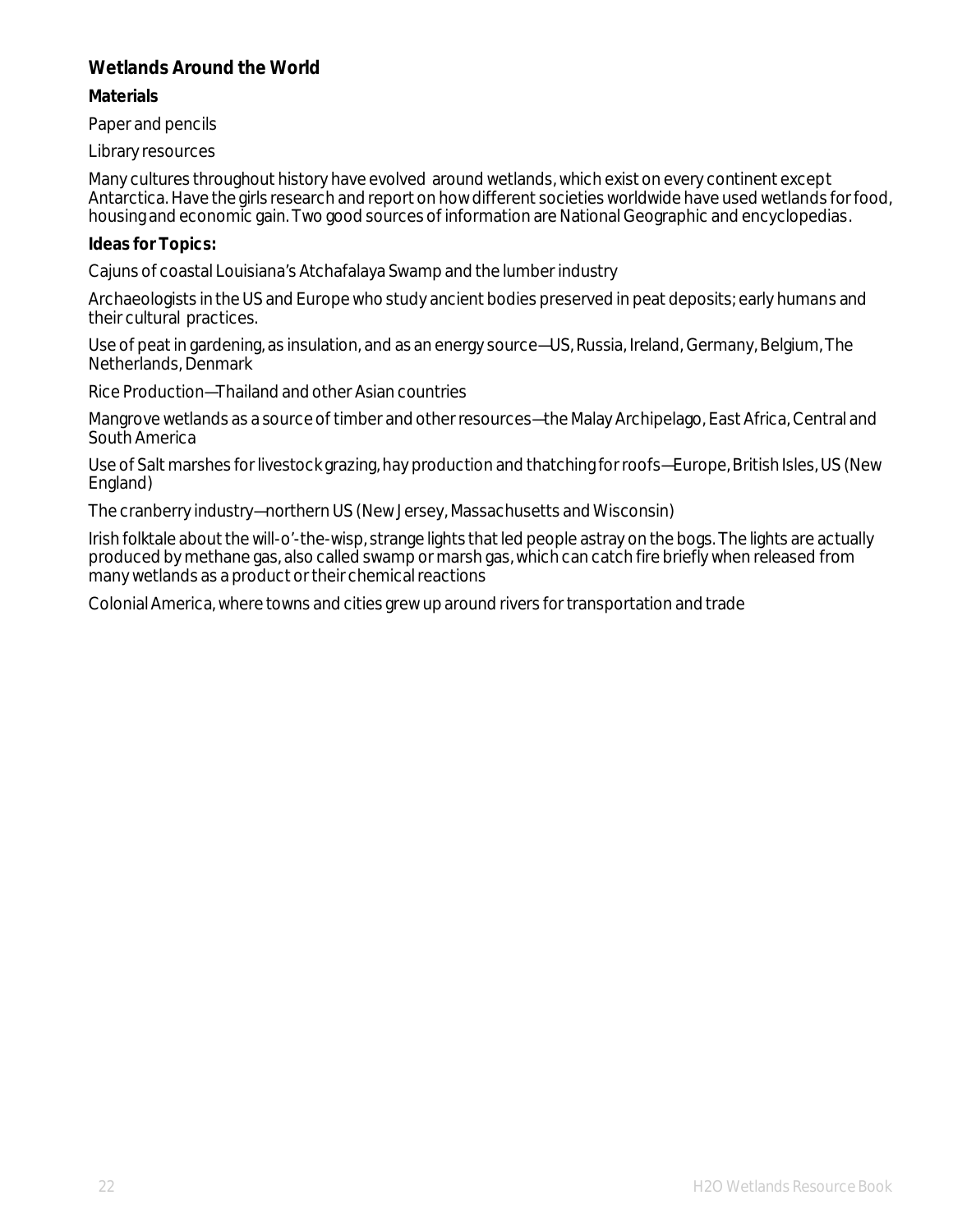# **Beaver Tales**

If you lived in a wetland, what kinds of special body parts or tools would you need to survive? The beaver is one of many wetland dwelling creatures equipped with a variety of unique and even weird, adaptations. The beaver's lifestyle requires specialized physical features and behaviors.

If you spent most of your life in the water or on wet ground, you'd get 'goose bumps' pretty quickly! To keep itself from getting cold, the beaver has a thick layer of fur consisting of a find undercoat and long, protective guard hairs. Add to this a thick layer of fat under the skin. It also has a built-in radiator, a special kind of circulation that brings heat to its legs, feet and tail!



Sebaceous glands produce oil, which waterproofs the beaver's fur. The beaver also has musk sacs called castor glands which produce an oil the beaver uses to mark its territory . This oil has also been used to make some perfumes and medicines.

The second claw on each beaver's hind foot is split and used like a comb to keep the fur groomed for maximum water repellency. The webbed hind feet provide propulsion through the water. The outermost toes on the from paws are modified for grasping, mush like the human thumb, and are used for holding food and working on dams. The long front claws are adapted for digging. The broad, flat, leathery tail is not used for scooping up mud, as shown in many cartoons. It actually serves as a propeller and rudder (for steering) when the beaver is swimming. The tail also supports the animal when it sits upright to gnaw on a tree. When danger is



near, the beaver slaps its tail on the water's surface as a signal to others.

This animal's characteristic large front teeth grown continuously, keeping pace with the constant wear from gnawing on wood. These teeth project past the beaver's lips so it can gnaw, chew, and swallow underwater without choking. To seal out water during dives, the beaver's ears and nose have special flaps and the back of its mouth closes. It can stay underwater for up to fifteen minutes! A beaver's eyes have nictitating membranes, also called third eyelids, which serve as underwater goggles. Though the beaver's vision is weak, its hearing and sense of smell are acute. It finds most of its food (tree bark and soft vegetation such as grasses, ferns, mushrooms, leaves, stems and roots of water plants) by smell.

The beaver's remarkable behaviors have led many people to consider the animal highly intelligent, but most of these behaviors are probably instinctive.

The beaver is quite an engineer! It responds to the sound of running water by building dams of mud and wood chips to stop the flow. Small trees, branches, and twigs are stored in the mud at the bottom of their home ponds as supplies for winter, then the pond freezes. Large trees are gnawed until they topple, bringing the more tender parts at the top within reach. Leftovers are used to build the lodge. Lodges are intricate, with many rooms and underwater entrances. These unique behaviors have mad e the beaver a very successful survivor. Many species depend on the beaver's talent, since beaver ponds are home to many kinds of plants and animals.

After reading the information, write answers to the questions below:

- Does a beaver freeze when the water is cold or frozen? Explain.
- How do a beaver's toes help the animal survive?
- Why would a beaver bury sticks and logs in the mud under water?
- Why do beavers cut down large trees that are too touch to eat?
- Name some animals that might be attracted to an area after beavers have moved in.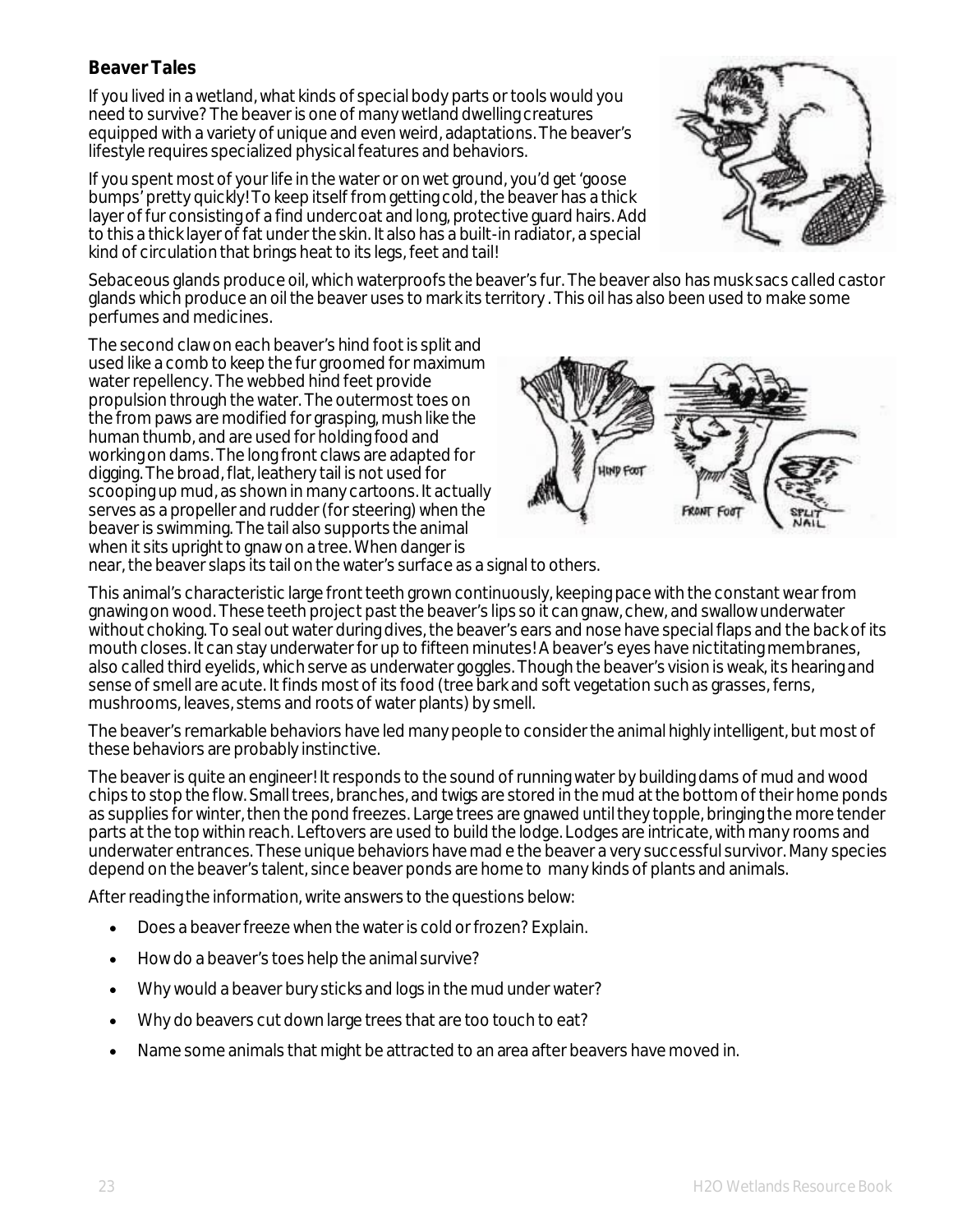# **Wetland Puzzle**

Fill in the blanks with the answers to the definitions. Then, using the circled letters unscramble the answer to the last definition.

A wetland with trees and shrubs  $\sim$  5

Movement of the water level up and T down the shoreline occurring twice a day

Body of water that mixes salt and fresh water;  $\left( E \right)$ another word for bay

Animals that are most active at night are called N

Shelled animal who filters out dirt and algae from bay  $\hskip1cm$   $\hskip1cm$   $\hskip1cm$   $\hskip1cm$   $\hskip1cm$   $\hskip1cm$   $\hskip1cm$   $\hskip1cm$   $\hskip1cm$   $\hskip1cm$   $\hskip1cm$   $\hskip1cm$   $\hskip1cm$   $\hskip1cm$   $\hskip1cm$   $\hskip1cm$   $\hskip1cm$   $\hskip1cm$   $\hskip1cm$   $\hskip1cm$   $\hskip1cm$ water and provides homes for hundreds of species

Shelled animal with claws C  $\sim$ 

A wetland with fresh or salt water and small plants, such as grasses and cattails growing in it

Tiny microscopic plants and animals which float and drift in P the water and are an important source of food for many animals

Largest estuary in the US:

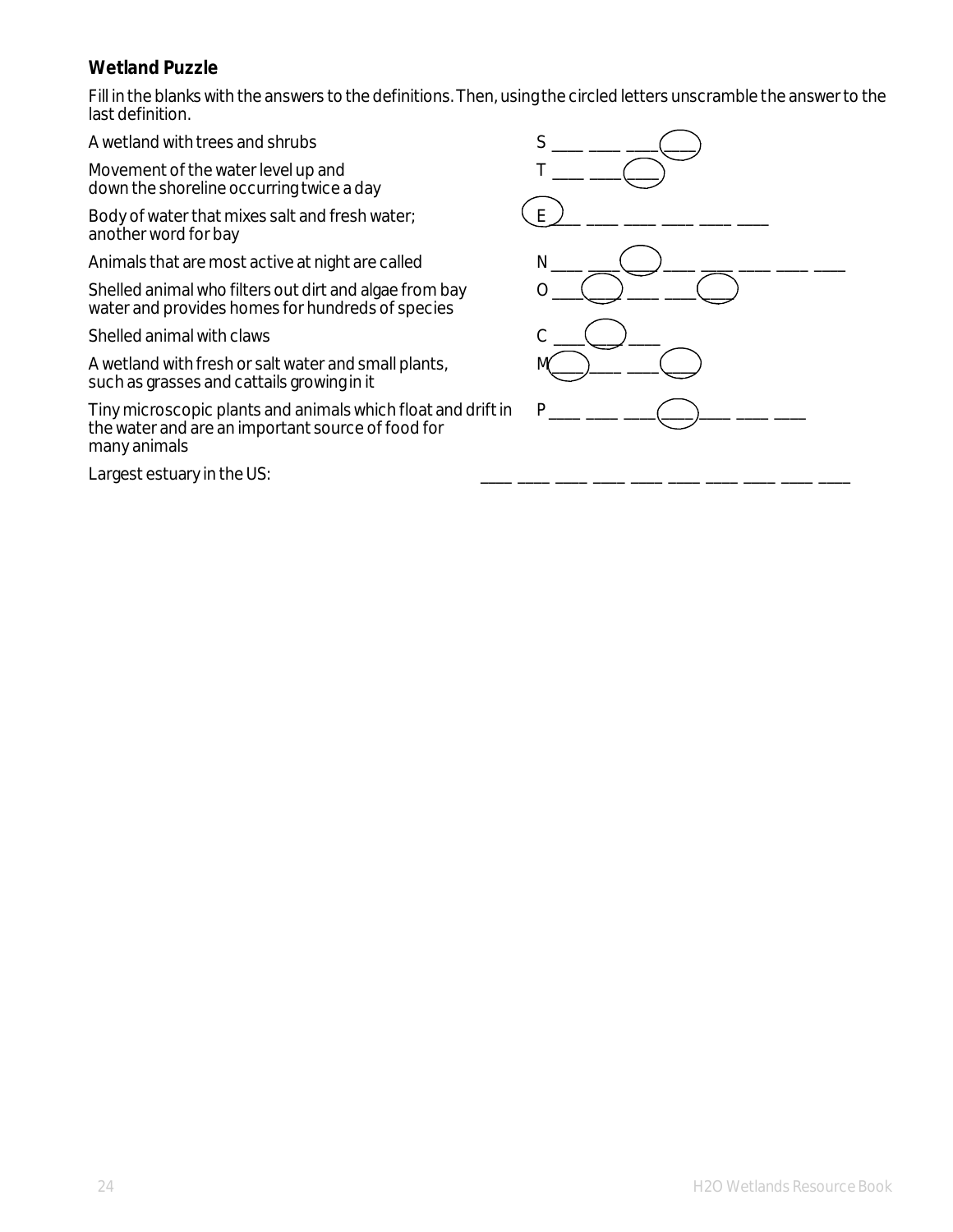# **Salt Marsh Players**

# **Summary**

How would you react if, for a part of each day, your house was covered with water?

Girls role-play how organisms adapt to life in a salt marsh—a coastal, marine habitat that is alternately flooded and drained by tides.

**Objectives**—students will:

Demonstrate how various salt marsh plants and animals adapt to environmental conditions.

Recognize various plants and animals that live in salt marshes.

# **Materials**

Photos, slides or video of salt marshes and organisms that live in the salt marsh (optional)

Copies of the salt marsh players character cards (make duplicates for larger classes)

4 inch by 6 inch index cards

**Glue** 

**Scissors** 

String

2 cardboard tubes (paper towel)

Blue cloth, or a piece of blue ribbon approximately 12 to 20 feet long and 1 foot wide

Soap bubble bottle and bubble maker

# **Making Connections**

People see, hear of, and read about salt marshes and other wetlands in the media. Some girls may have visited coastlines where salt marshes exist. Girls may also have learned how certain species adapt to various conditions. By physically enacting behavioral strategies of salt marsh organisms encountering high and low tides, Girls are introduced to the complex and interrelated world of animal and plant adaptations.

# **Background**

Salt marshes are grassy wetland habitats that occur within temperate estuarine environments. In the US, marshes exist on the Atlantic and Pacific coasts and the shores of the Gulf of Mexico. They are part of the intertidal zone (between high and low tide) and are flooded once or twice a day by incoming tides.

The dominant plants of a salt marsh include grasses and algae. These plants die seasonally and regenerate, adding tremendous amounts of detritus (decaying organic matter) to the food chain. Scavengers and bacteria break down the detritus into nutrients and minerals. These provide the nutritional foundation for a complex food web, including fish, crabs, shellfish and larger animals.

The pulsing action of tides delivers and distributes nutrients that plants and animals can consume. The comings and goings of tides also pose great challenges to salt marsh life. Regularly, a salt marsh is flooded with salt water during high tide. When the tide recedes, the land becomes exposed, and fresh water runoff often flows through the marsh not only are organisms exposed to varying degrees of moisture but also changes in salinity and temperature.

These variations produce an obvious distribution of plants and animals that are adapted to specific conditions within the marsh. This situation is called zonation and is often described as:

High Marsh—covered briefly each day by the tides; Low Marsh—beneath the level of the tide for many hours each day.

The area that is never exposed to the air is called the subtidal zone. Both the high marsh and low marsh comprise the intertidal zone.

The variability of the salt marsh environment requires residents to adapt, both physiologically and behaviorally.

Changes in physiology, like marsh plants' ability to excrete salt, have evolved over long periods of time. Behavioral responses, like crabs burrowing into the mud at low tide, allow animals to adapt quickly to changes in the environment.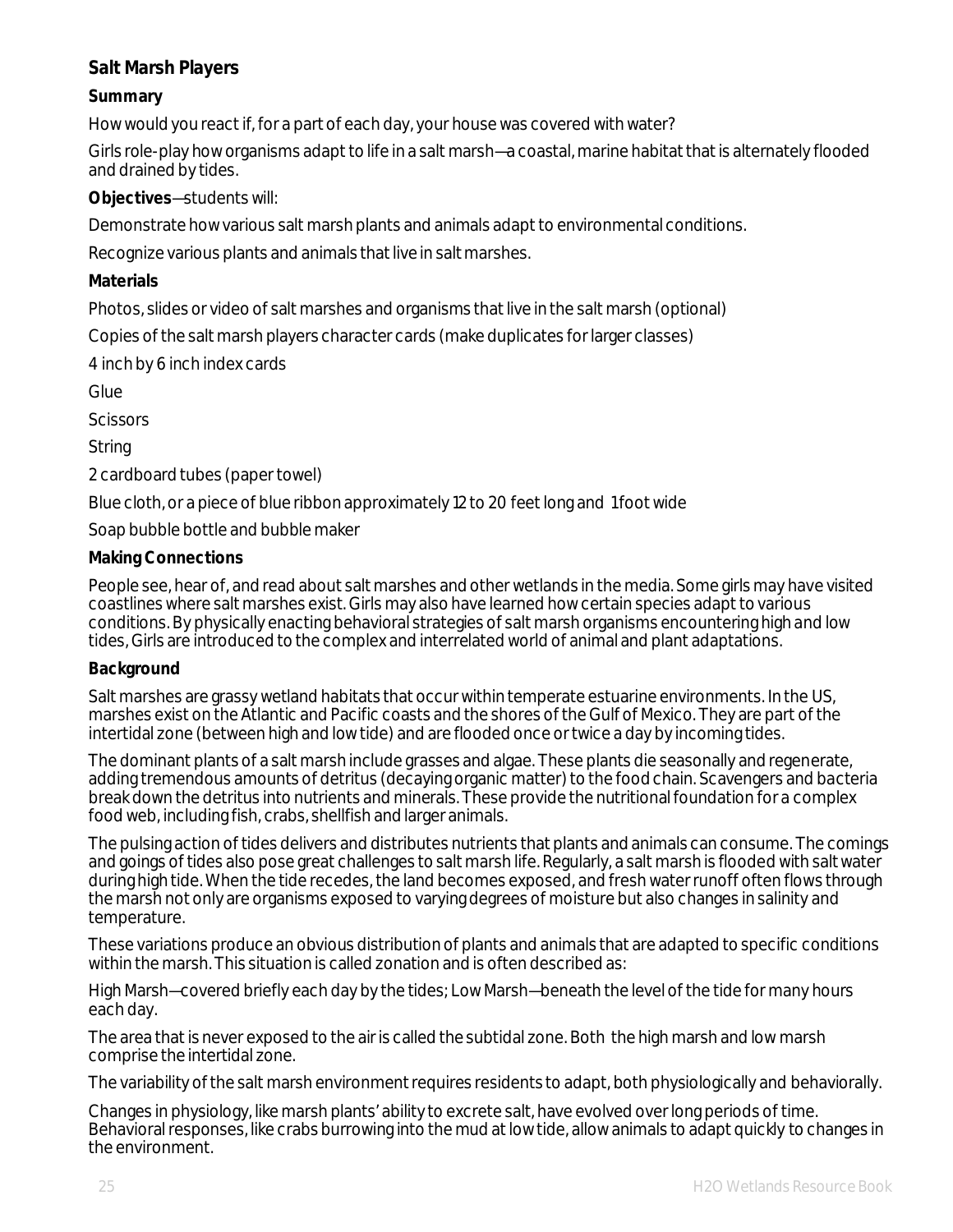Some salt marsh species, like marsh snails, move away from incoming water. Others retreat into underwater burrows and remain inactive during high tides. Still others adjust their activities to suit the varying degrees of salinity or temperature. Salt marsh residents may have to adapt to both aquatic and terrestrial conditions within the same day!



# **Procedure—warm up**

Ask girls to list human behavioral responses to environmental change. What do we do in response to heat or cold? How do we prepare for a flood, cope with lack of food or respond to physical pain?

Have the troop brainstorm some obvious behavioral adaptations of common animals to the environment (pet dogs begging for scraps from the table, cattle seeking shade, birds migrating away from winter conditions).

Describe display pictures of or show a video of salt marshes and the organisms that reside there. Have students list some basic characteristics of the salt marsh and some plants and animals they think may live there. Explain that the marsh is flooded by the tide each day. Have girls list ways they think plants and animals might adapt to life in the salt marsh.

# **The Activity**

Hand each girl a salt marsh player character card, string and a large index card. Provide tape, glue and scissors. Ask the girls to read the cards. Have them glue the pictures to one side of the index cards and the descriptions to the other, punch two holes and thread the string so the cards can be worn around the neck.

Designate a section of the meeting place, at least 12 feet by 15 feet. One end of the area will be a body of water (subtidal zone) and the other end is upland. The marsh is located between the two. Low marsh lies near the subtidal zone and high marsh near the upland.

Ask the water character to unroll the scroll of water and take a place at low tide (see diagram). Tell her to read her card aloud and make gentle wave motions with the fabric.

Ask 'what makes waves?' have the student holding the wind card read about making waves, then make blowing sounds, dancing around while the waves move.

Taking turns, all the plants should read their salt marsh players character cards and move into the appropriate area of the marsh. Each animal character does the same. Fish and blue crab live in the water, moving forward and back with the tides. The rest of the animals should take their low tide positions.

When all are in place, tell the wind to blow again. Ask 'what makes the tides move in and out?' Sun and moon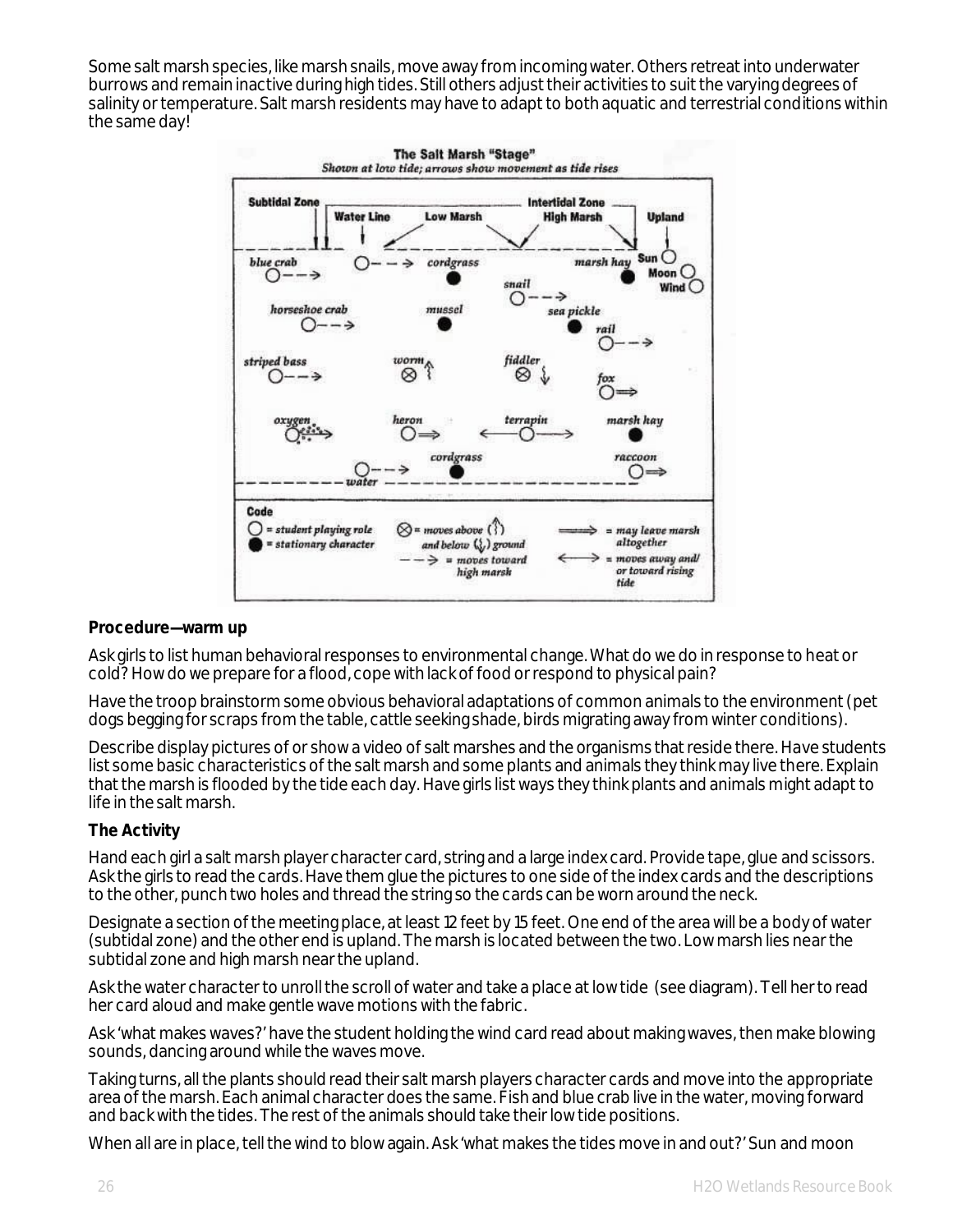should read their salt marsh players character cards, then stand on chairs making circles above their heads with their arms, indicating a full moon and bright sun.

Have the oxygen character enter the water and read her salt marsh player character card aloud. Tell students that wind churning the water helps mix oxygen into the water. Have the oxygen character blow soap bubbles while the wind howls.

Tell the characters to get ready to perform together. Remind students to notice what the other characters are doing. Announce that the sun and moon are high in the sky, the wind begins to blow, the waves start moving gently and plants sway.

After several minutes, say, 'the tide is rising!' the water character should walk very slowly toward the high marsh, with fish, crab and oxygen following behind. Remind plants that since they are rooted in the ground, they must stand in place but should bend and sway in response to wind and water movement; plants should duck below the scroll of water as it passes. Animals should adopt high tide behavior (as described on their slat marsh players character cards).

As the water reaches its high mark (just past the high marsh), announce that 'it is high tide!' ask the characters to explain their behavior briefly. Now reverse the sequence and have the water retreat back to low tide while players adjust their behaviors. The performance may be recorded.

# **Wrap up and Action**

Have girls write character sketches and locate materials from home to create costumes to dramatize the hardships and rewards of their existence. They may wish to do additional research. They should include ways that plants and animals adapt to the changing tides. They may be interested in learning how people adiust who live in tidal or storm-boats instead of cars, etc.).

# **Assessment**

Have the girls: identify various plants and animals that live in salt marshes

Enact the behavioral responses of salt marsh characters to tides

Describe how various salt marsh plants and animals adapt to environmental conditions

Write a sketch of a salt marsh player

Design a costume to characterize a salt marsh player

# **Extensions**

Take a field trip or show a video of a salt marsh and have students look for plants and animals from the play.

Classes might study other environments (rain forest, desert, tundra, etc.) and pinpoint the adaptations of plants and animals that live there. A class can develop a similar game for the residents of another environment, using seasonal change as the environmental factor, for example.

# **The Salt Marsh Players Character Cards**





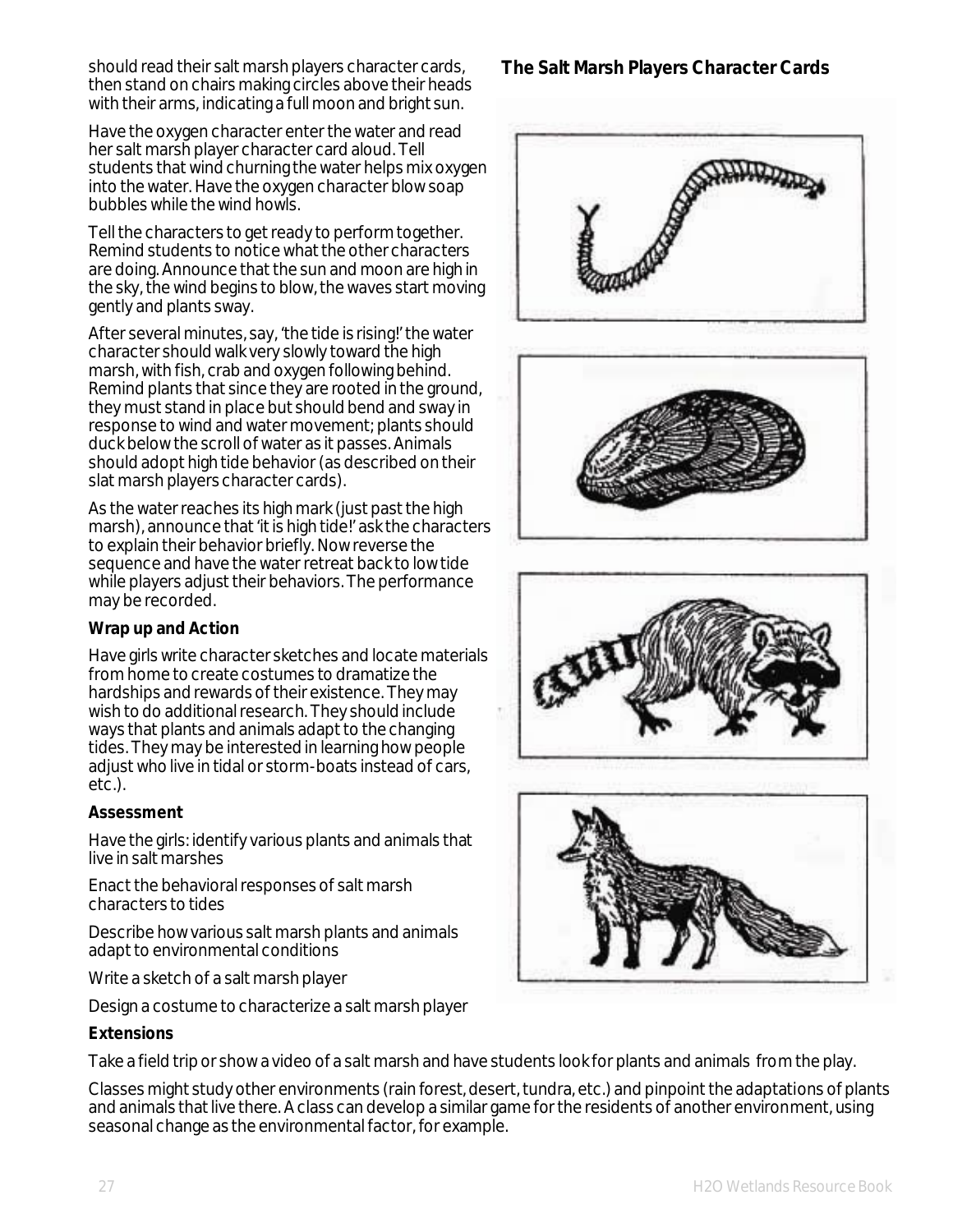# **The Salt Marsh Players Character Cards**

These characters represent the mid-Atlantic coast of the United States—species are different for other areas.